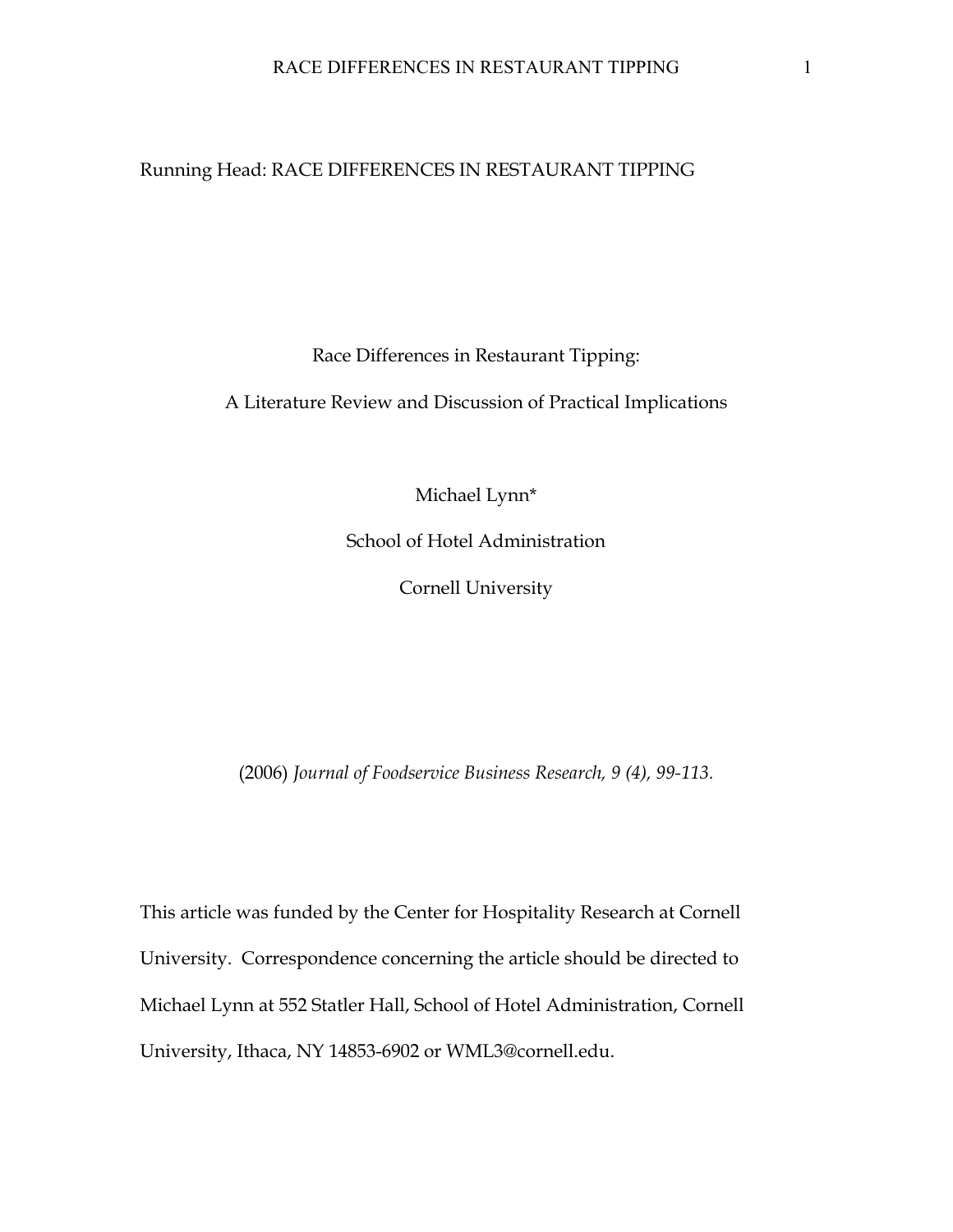#### ABSTRACT

 Research on race differences in tipping suggests that (a) Blacks leave smaller average restaurant tips than do Whites, (b) Black-White differences in tipping persist after controlling for socio-economic status, (c) Blacks tip less than Whites even when provided comparable levels of service, (d) Blacks tip less than Whites even when the server is black, and (e) Blacks are much less likely than Whites to know that it is customary/expected to tip 15 to 20 percent of the bill size in U.S. restaurants. The practical implications of these findings for restaurant managers, restaurant industry organizations, and restaurant chains are discussed. In general, those implications center on the need to educate Blacks about the 15 to 20 percent tipping norm.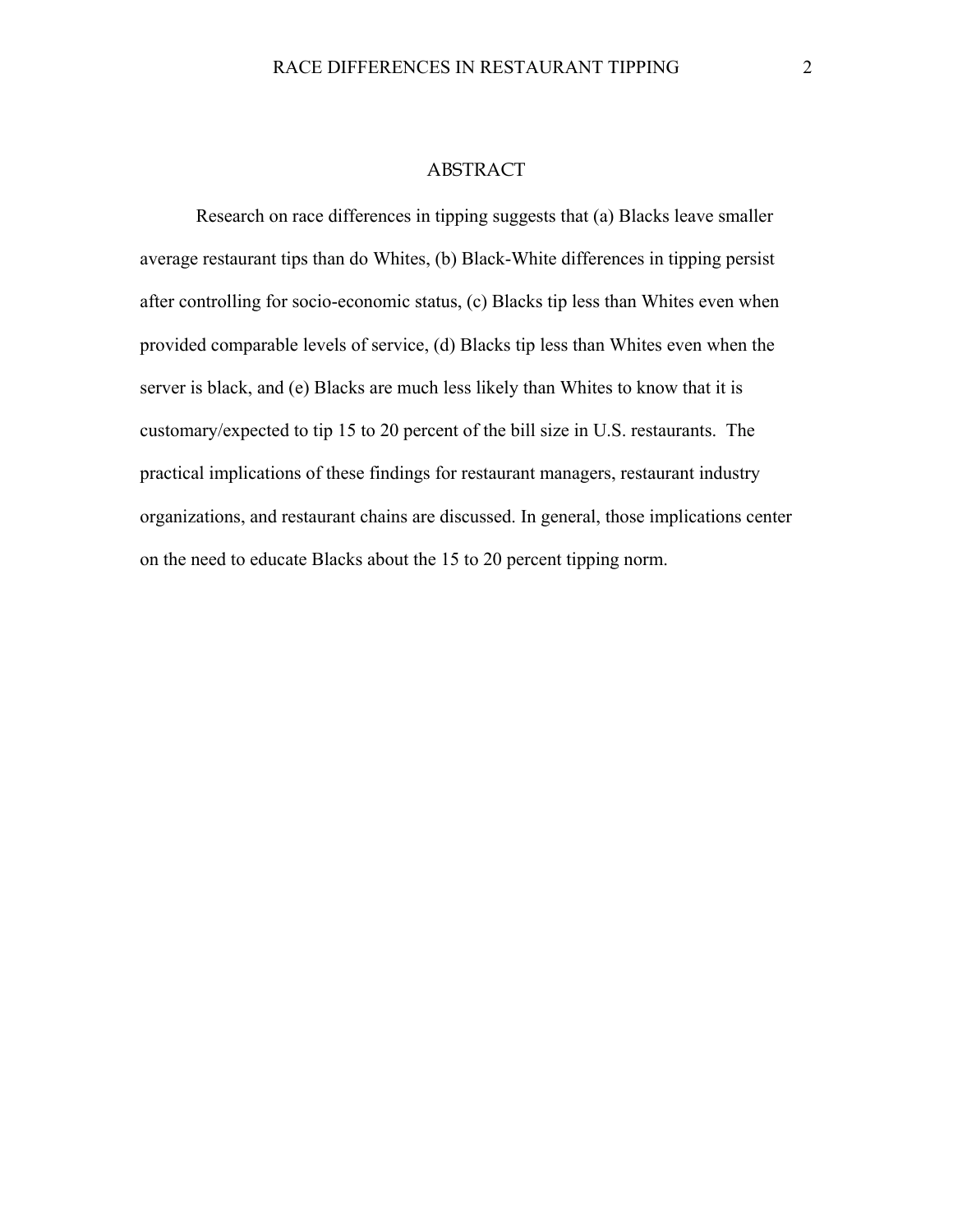Race Differences in Restaurant Tipping: A Literature Review and Discussion of Practical Implications

Many waiters and waitresses in the United States believe that African Americans leave tips smaller than those left by Caucasians (Caudill, 2004; Lynn, 2005; Noll & Arnold, 2004). This belief creates a number of challenges for restaurateurs. For example, anecdotal evidence suggests that this belief leads many restaurant servers to resist serving on Black customers, to deliver inferior service to Black guests on whom they must wait, and to avoid or quit positions in restaurants with a predominately Black clientele (see Amer, 2002). The following remarks drawn from a discussion board at www.tipping.org and quoted at greater length in an article by Lynn (2004a) illustrate common server reactions.

"... all the servers I work with hate having to wait on minorities, Black people in particular (and over half of our waitstaff is Black!!!).

"I will not take Black tables unless I have no other option; call me racist, but I also walk out with more money than the people who end up with them."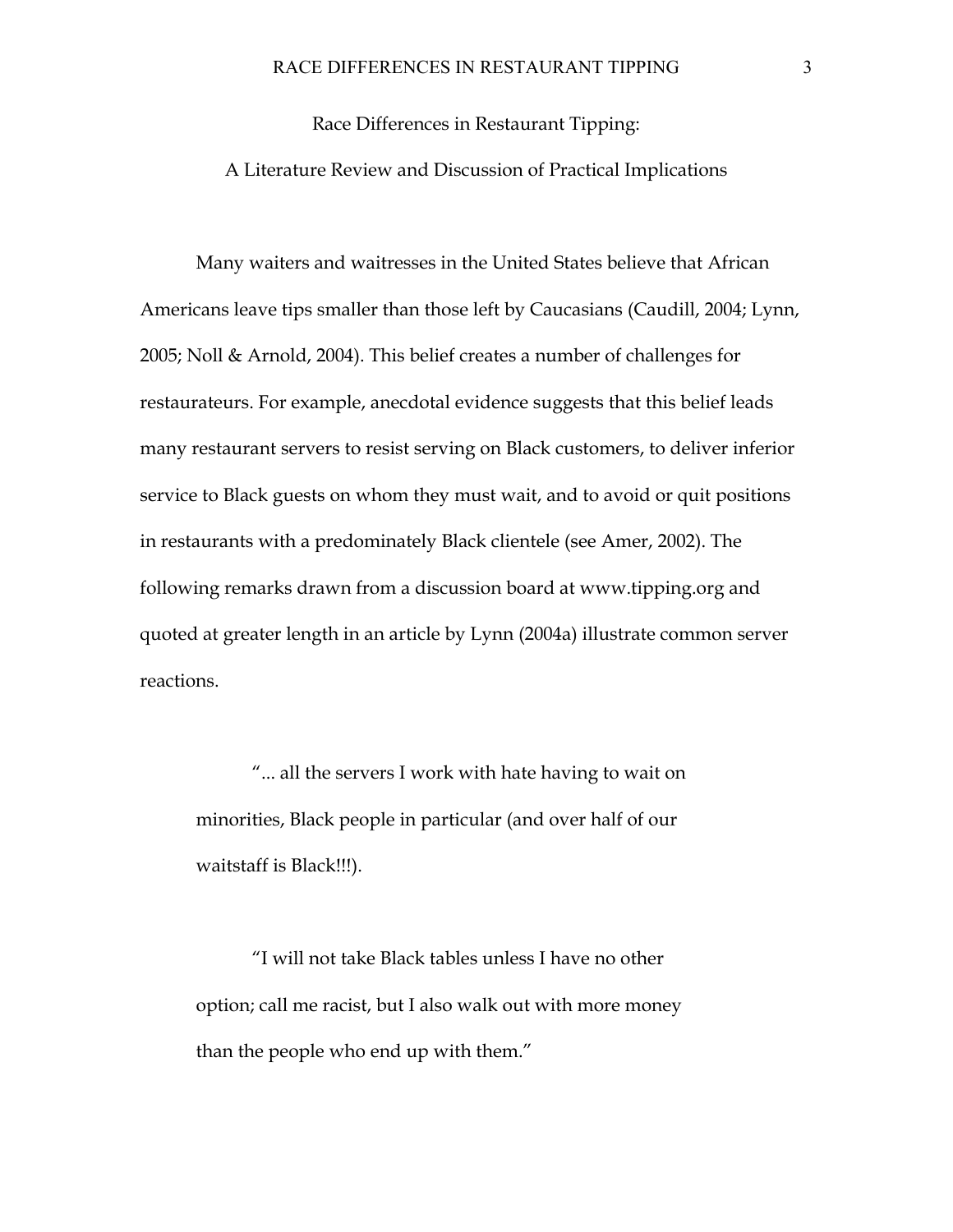"…To (most—not all!) [Black tables] I will wait on you last and spend less time with you. Because, though I've tried giving considerate, friendly, and attentive service, it's been to no avail."

"I have worked in restaurants that attract a black clientele, and I am done with it ... Not only am I not treated well when waiting on them, but I am not tipped well. "

This article seeks to contribute toward the solution of these problems by reviewing the existing studies on racial differences in tipping and discussing their implications for industry practice. The issue of race differences in tipping is a controversial and politically sensitive topic, so it is important to be particularly clear when discussing it. To that end, I have structured this article using a question and answer format. This structure helps to isolate, highlight, and address critical issues in a way that should be accessible and clear to all readers. The specific questions addressed are the following.

- 1. Are Black-White differences in tipping fact or fiction?
- 2. Are Black-White differences in restaurant tipping due to race differences in socio-economic status (SES)?
- 3. Are Black-White differences in restaurant tipping due to discrimination in service delivery?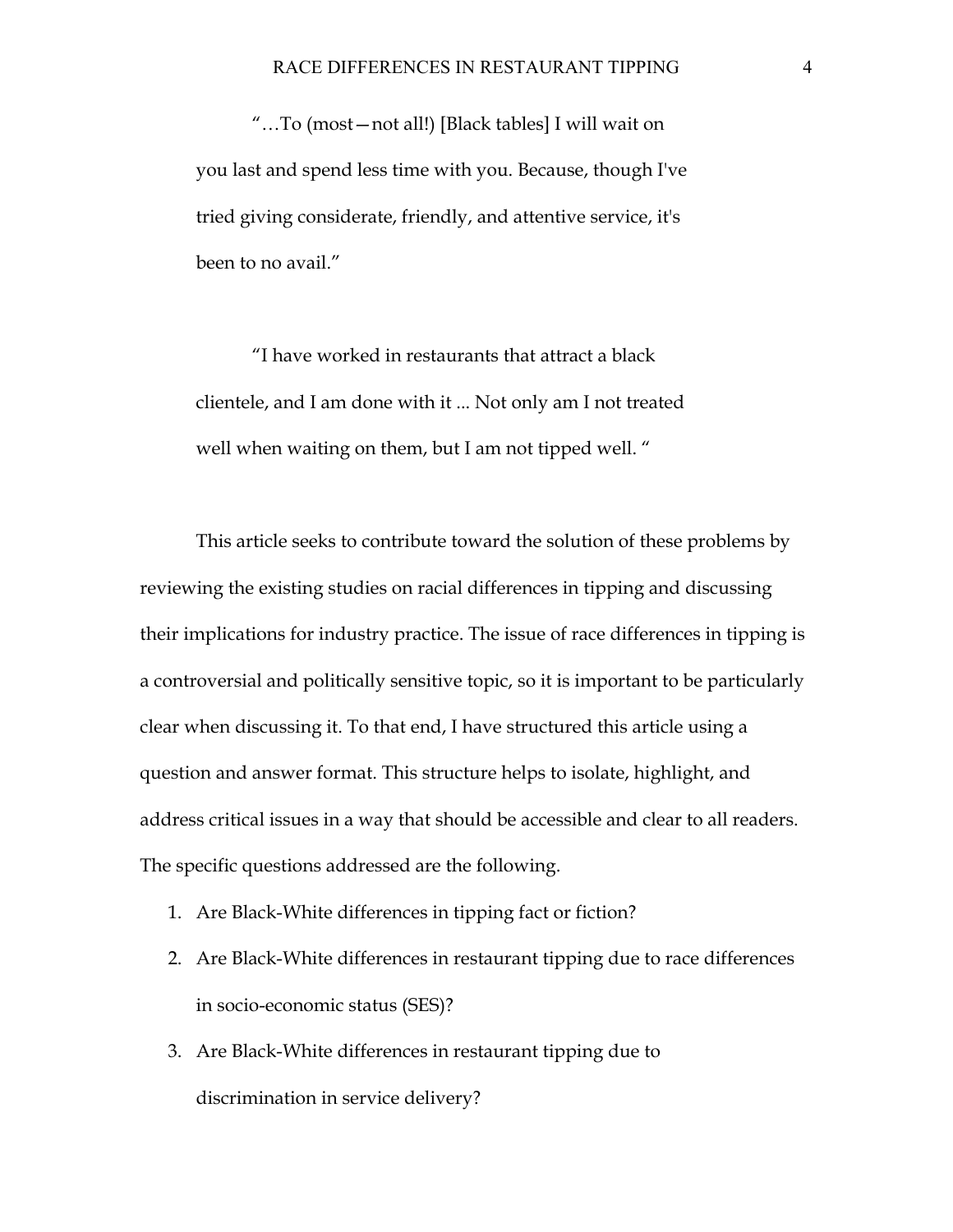- 4. Do Blacks under-tip black servers as well as white servers?
- 5. Do Blacks know what the tipping norms or expectations are in U.S. restaurants?
- 6. What should restaurant managers do about race differences in tipping?
- 7. What should restaurant industry organizations do about race differences in tipping?
- 8. What should restaurant chains do about race differences in tipping?

# **Question 1: Are Black-White Differences in Restaurant Tipping Fact or**

### **Fiction?**

 Research on race differences in tipping supports the following conclusions:

- Blacks tip flat-dollar amounts (rather than percentages of the bill) for restaurant servers more than do Whites;
- Blacks stiff (or fail to tip) restaurant servers more often than do Whites; and
- Blacks leave smaller restaurant tips on average than do Whites.

Each of these points is discussed further below.

Flat versus percentage tips. Black-White differences in restaurant tipping were examined in two national telephone surveys asking respondents about their general tipping habits. Both surveys indicate that Blacks are more likely than Whites to tip flat-dollar amounts rather than a percentage of the check. In one survey, 50.7 percent of Blacks and 19.4 percent of Whites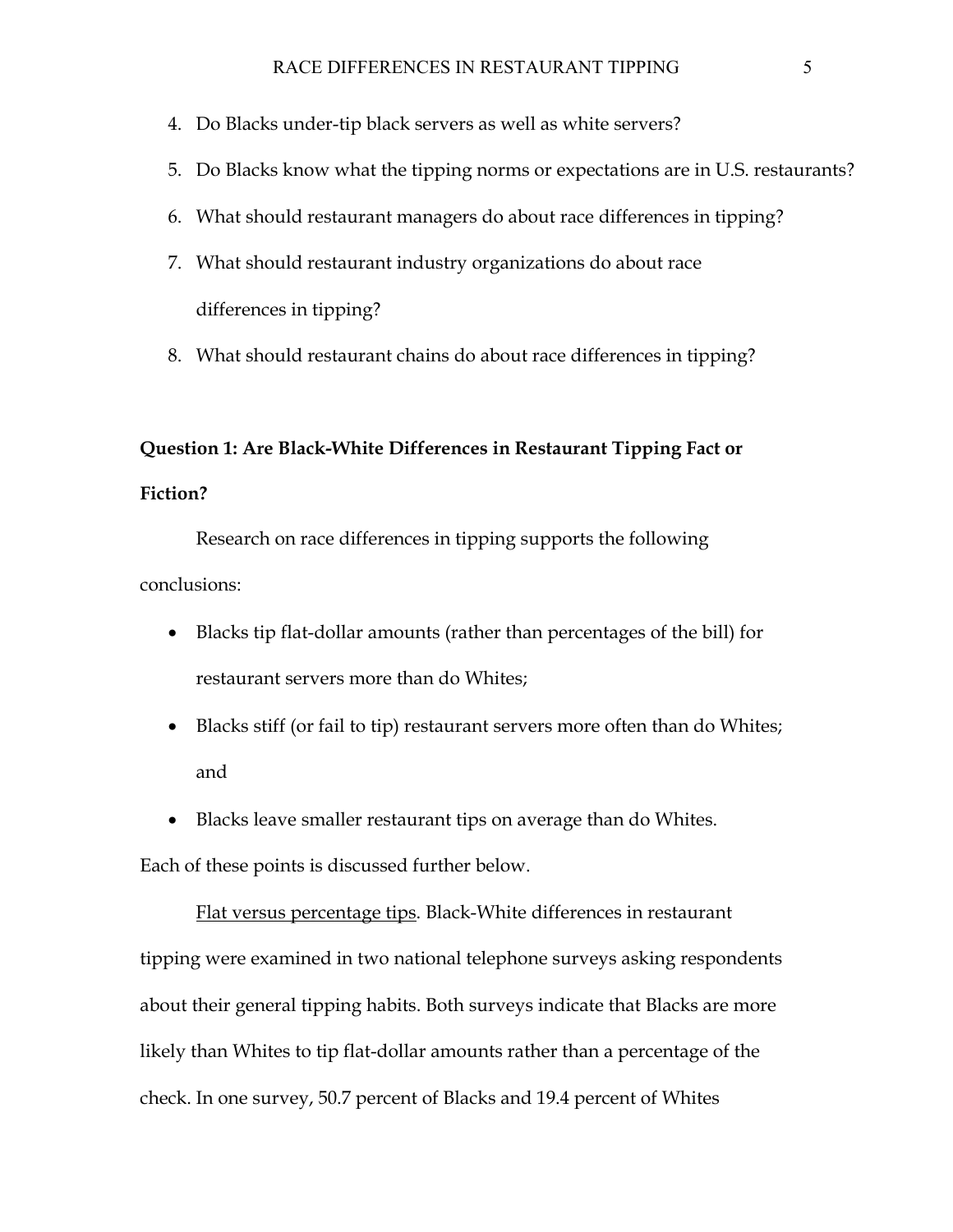reported tipping flat amounts (Lynn & Thomas-Haysbert, 2003). In the other survey, 47 percent of Blacks and 17 percent of Whites reported tipping flat amounts (Lynn, 2004b). Statistical tests indicated that neither effect was likely to be due to chance, so it appears that the two races differ in how they determine tip amounts.

Stiffing restaurant servers. The two national surveys described above also provided data on Black-White differences in the tendency to stiff (or not tip) restaurant servers. In one of those surveys, 7 percent of Blacks and 1 percent of Whites reported that they never tipped restaurant servers (Thomas-Haysbert, 2002). In the other survey, 6 percent of Blacks and 2 percent of Whites reported stiffing restaurant servers (Lynn, 2004b). Statistical tests indicated that these effects were unlikely to be due to chance, so the data indicate that Blacks leave restaurants without tipping more often than do Whites.

Average restaurant tip size. The national surveys described above also provided data on Black-White differences in the size of tips when tips are left. Neither survey produced race differences in tip size among those who reported tipping flat-dollar amounts. However, among those who reported tipping restaurant servers a percentage of the bill, one of these national surveys found that 5.6 percent of Blacks (as compared to 31.1 percent of Whites) claimed to regularly tip more than 15 percent of the bill (Lynn & Thomas-Haysbert, 2003). The other survey found that Black percentage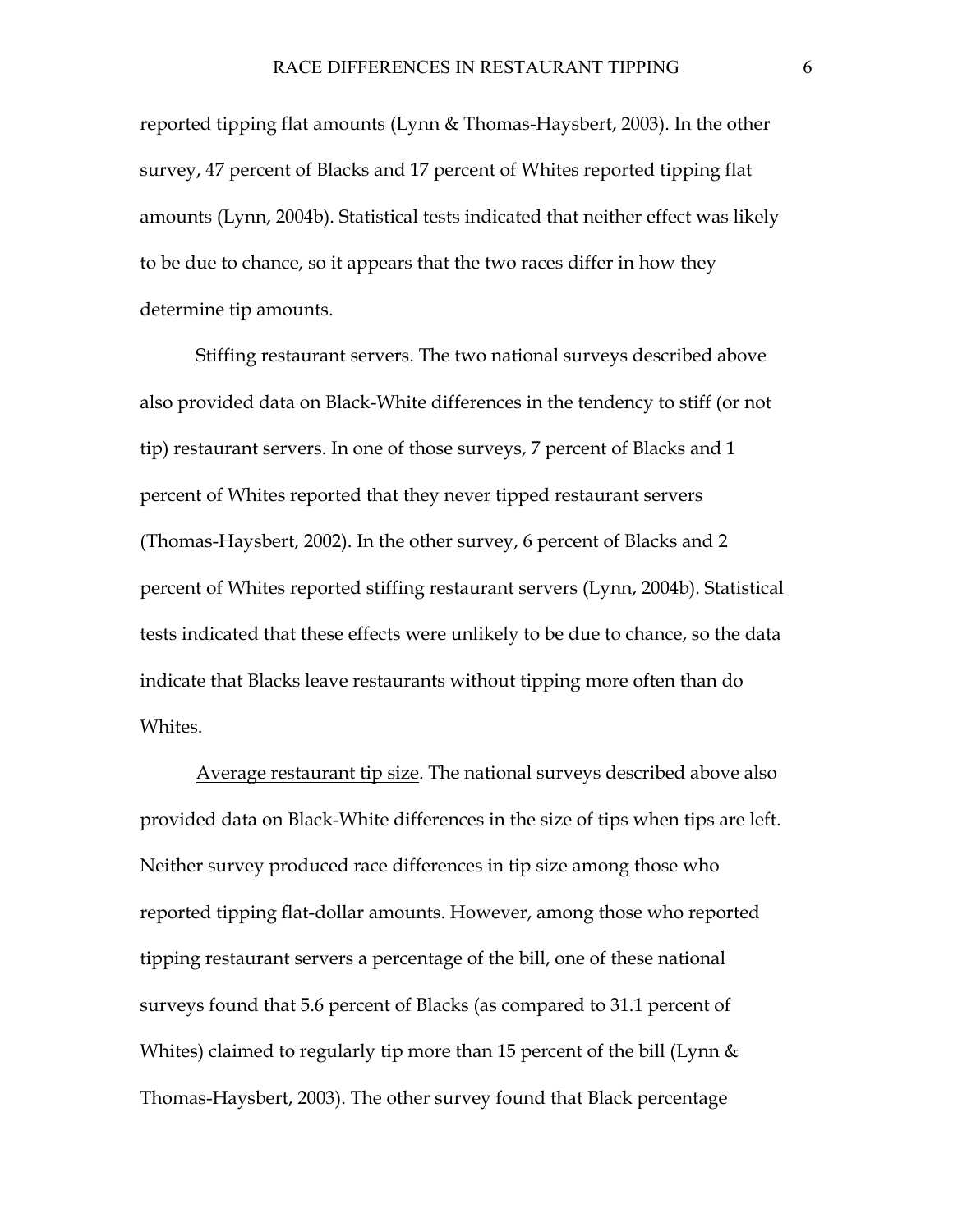tippers claimed to tip an average of 13.2 percent, while White percentage tippers claimed to tip 16.5 percent of the bill (Lynn, 2004b). Both of these findings are statistically significant—meaning that they are unlikely to be due to chance.

 Black-White differences in average tip size have also been assessed in five studies using data from server records and surveys of customers at restaurants (Leodoro & Lynn, 2006; Lynn, et. al., 2006; Lynn & Thomas-Haysbert, 2003; Noll & Arnold, 2004; Willis, 2003). The results of those studies are summarized in Table 1. In all five studies, Blacks tipped less on average than did Whites—with the difference ranging from 3.6 percent of check size to 7.1 percent of check size. Statistically combining the p-values from these separate tests indicated that the likelihood of getting combined results like these by chance alone is less than one in one million.

Insert table 1 about here

 $\frac{1}{2}$  ,  $\frac{1}{2}$  ,  $\frac{1}{2}$  ,  $\frac{1}{2}$  ,  $\frac{1}{2}$  ,  $\frac{1}{2}$  ,  $\frac{1}{2}$  ,  $\frac{1}{2}$  ,  $\frac{1}{2}$  ,  $\frac{1}{2}$  ,  $\frac{1}{2}$  ,  $\frac{1}{2}$  ,  $\frac{1}{2}$  ,  $\frac{1}{2}$  ,  $\frac{1}{2}$  ,  $\frac{1}{2}$  ,  $\frac{1}{2}$  ,  $\frac{1}{2}$  ,  $\frac{1$ 

 $\frac{1}{2}$  ,  $\frac{1}{2}$  ,  $\frac{1}{2}$  ,  $\frac{1}{2}$  ,  $\frac{1}{2}$  ,  $\frac{1}{2}$  ,  $\frac{1}{2}$  ,  $\frac{1}{2}$  ,  $\frac{1}{2}$  ,  $\frac{1}{2}$  ,  $\frac{1}{2}$  ,  $\frac{1}{2}$  ,  $\frac{1}{2}$  ,  $\frac{1}{2}$  ,  $\frac{1}{2}$  ,  $\frac{1}{2}$  ,  $\frac{1}{2}$  ,  $\frac{1}{2}$  ,  $\frac{1$ 

 The available research specifically comparing the tips of White and Black restaurant customers has found that Blacks leave smaller restaurant tips on average than do Whites. The studies producing this finding employed three different methodologies (i.e., server records, customer surveys at the restaurant, and national telephone surveys), so their results cannot be attributed to some method-specific bias in data collection. Furthermore, the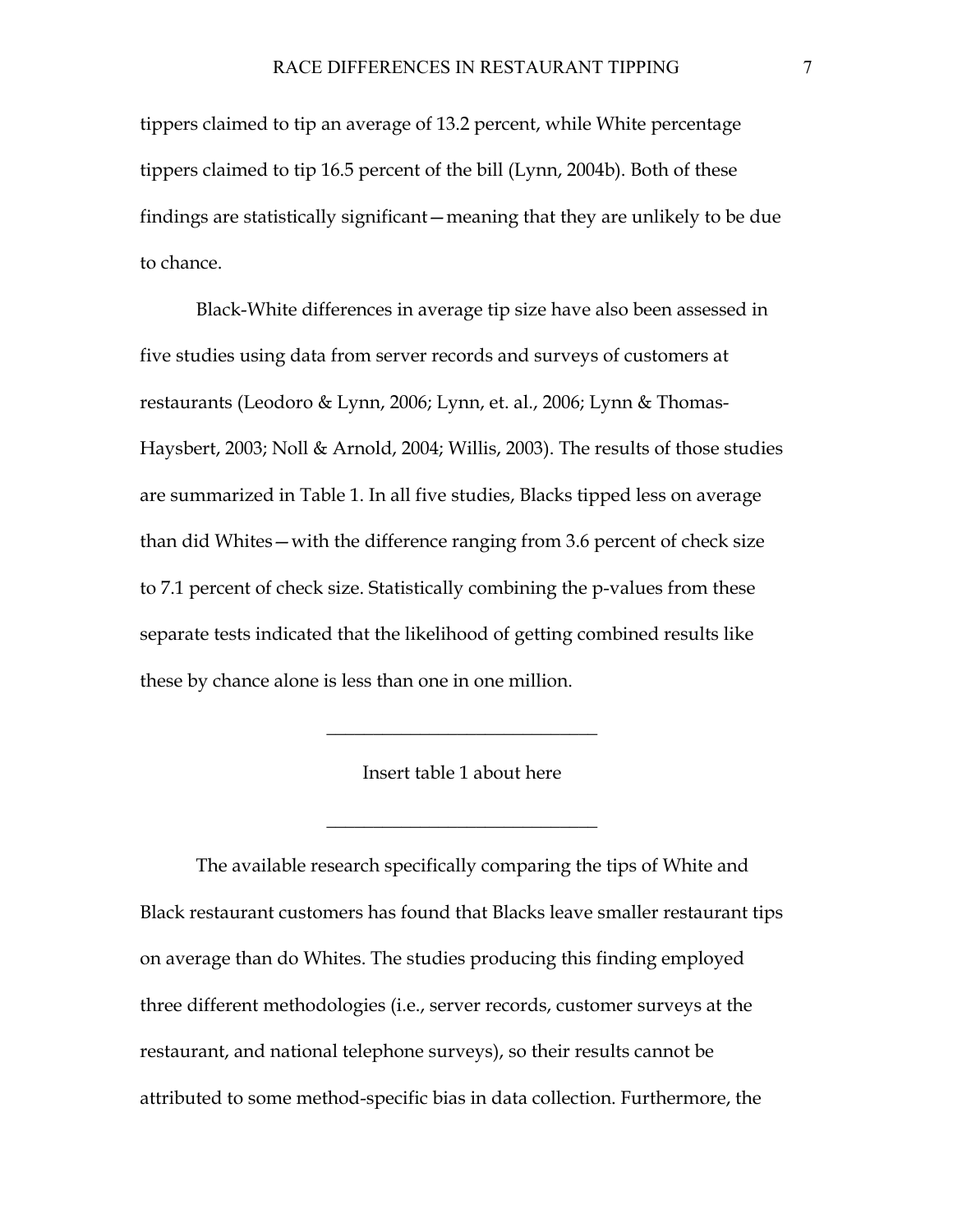studies involved local samples from three different regions of the country (i.e., the south, the west, and the midwest), as well as two representative national samples, so the findings can be safely generalized to the population of the United States. In short, the data clearly indicates that on average, Blacks tip restaurant servers substantially less than do Whites.

## **Question 2: Are Black-White Differences in Restaurant Tipping Due to Race Differences in Socio-Economic Status?**

The possibility that Black-White differences in tipping are really just disguised socio-economic differences can be tested using the national telephone surveys described under Question 1, because those surveys included information about the respondents' educations and incomes. This information can be used to assess and remove the effects of education and income before looking at Black-White differences in tipping. When this is done to the national survey data, Black-White differences in stiffing, flat tipping, and tip size persist (Lynn, 2004b; Lynn & Thomas-Haysbert, 2003). For example, the results of comparing Black-White differences in tipping before and after statistically controlling for education, income, and some other demographic variables in the study by Lynn (2004b) are presented in Table 2. Across all three outcome measures, the results before and after controlling for education and income are virtually the same, with only slight differences caused by loss of those subjects for whom control-variable data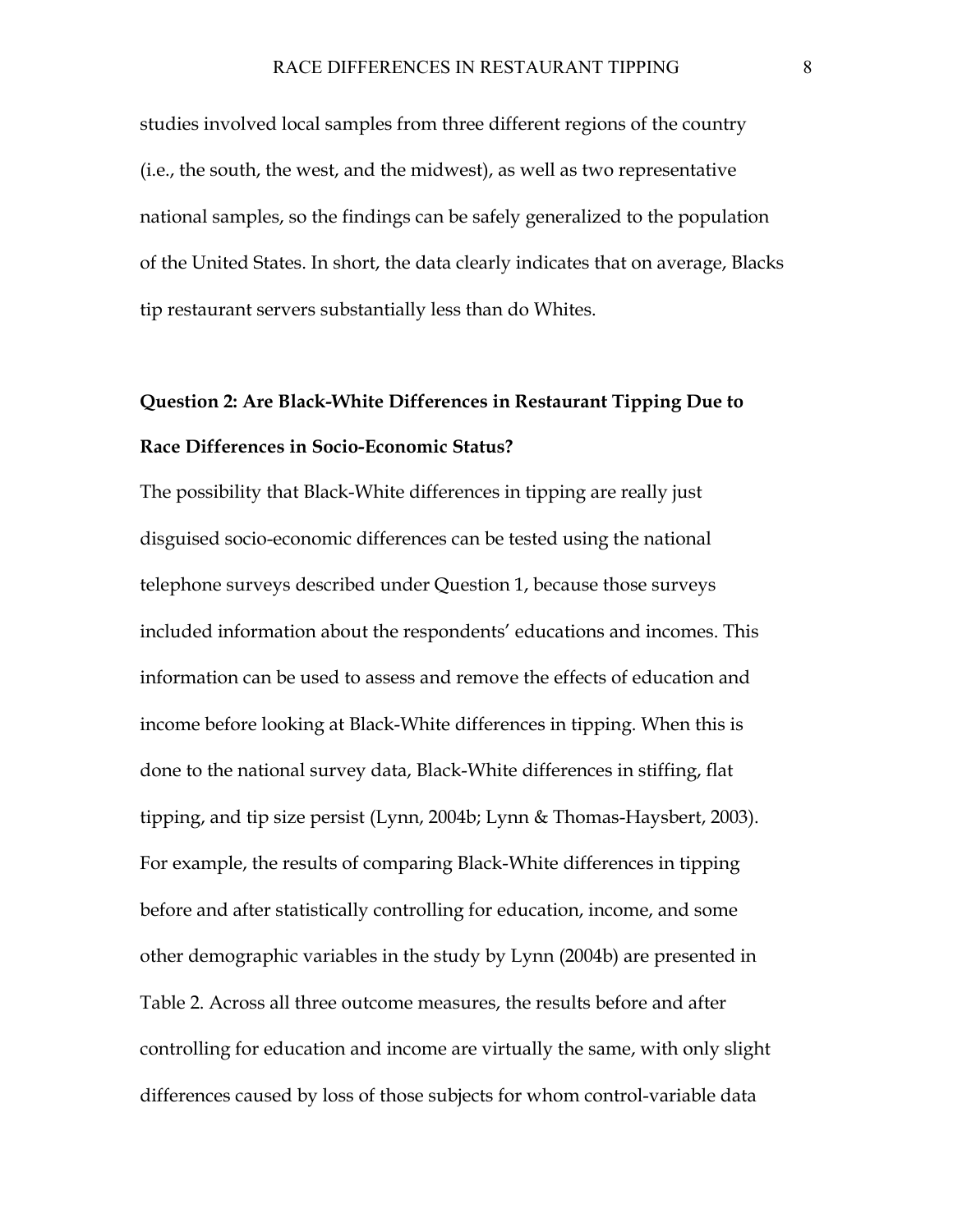were missing. These data suggest that Black-White differences in tipping are largely independent of socio-economic differences between the races.

Insert table 2 about here

 $\frac{1}{2}$  ,  $\frac{1}{2}$  ,  $\frac{1}{2}$  ,  $\frac{1}{2}$  ,  $\frac{1}{2}$  ,  $\frac{1}{2}$  ,  $\frac{1}{2}$  ,  $\frac{1}{2}$  ,  $\frac{1}{2}$  ,  $\frac{1}{2}$  ,  $\frac{1}{2}$  ,  $\frac{1}{2}$  ,  $\frac{1}{2}$  ,  $\frac{1}{2}$  ,  $\frac{1}{2}$  ,  $\frac{1}{2}$  ,  $\frac{1}{2}$  ,  $\frac{1}{2}$  ,  $\frac{1$ 

 $\frac{1}{2}$  ,  $\frac{1}{2}$  ,  $\frac{1}{2}$  ,  $\frac{1}{2}$  ,  $\frac{1}{2}$  ,  $\frac{1}{2}$  ,  $\frac{1}{2}$  ,  $\frac{1}{2}$  ,  $\frac{1}{2}$  ,  $\frac{1}{2}$  ,  $\frac{1}{2}$  ,  $\frac{1}{2}$  ,  $\frac{1}{2}$  ,  $\frac{1}{2}$  ,  $\frac{1}{2}$  ,  $\frac{1}{2}$  ,  $\frac{1}{2}$  ,  $\frac{1}{2}$  ,  $\frac{1$ 

# **Question 3: Are Black-White Differences in Restaurant Tipping Due to Discrimination in Service Delivery?**

Three of the studies discussed under Question 1 provide information that can be used to assess the possibility that race differences in tipping are caused by service discrimination. First, Lynn's (2004b) national telephone survey asked respondents about whether they would tip and (if so) how much they would tip "if you received *good service* from a waiter or waitress" [italics added]. Blacks in that study reported stiffing more and tipping less than Whites even when the service is good. Second, Lynn and Thomas-Haysbert's (2003) study using data from many different Houston, Texas, restaurants included customers' ratings of the service. Blacks tipped less than Whites in that study despite perceiving the overall service level no differently than did Whites. Finally, Lynn, et. al.'s (2006) study conducted in Clinton, Mississippi also included customers' ratings of service. Again, Blacks tipped less than Whites despite perceiving the overall service level no differently than did Whites. All three of these studies examined Black-White differences in tipping under conditions of comparable service for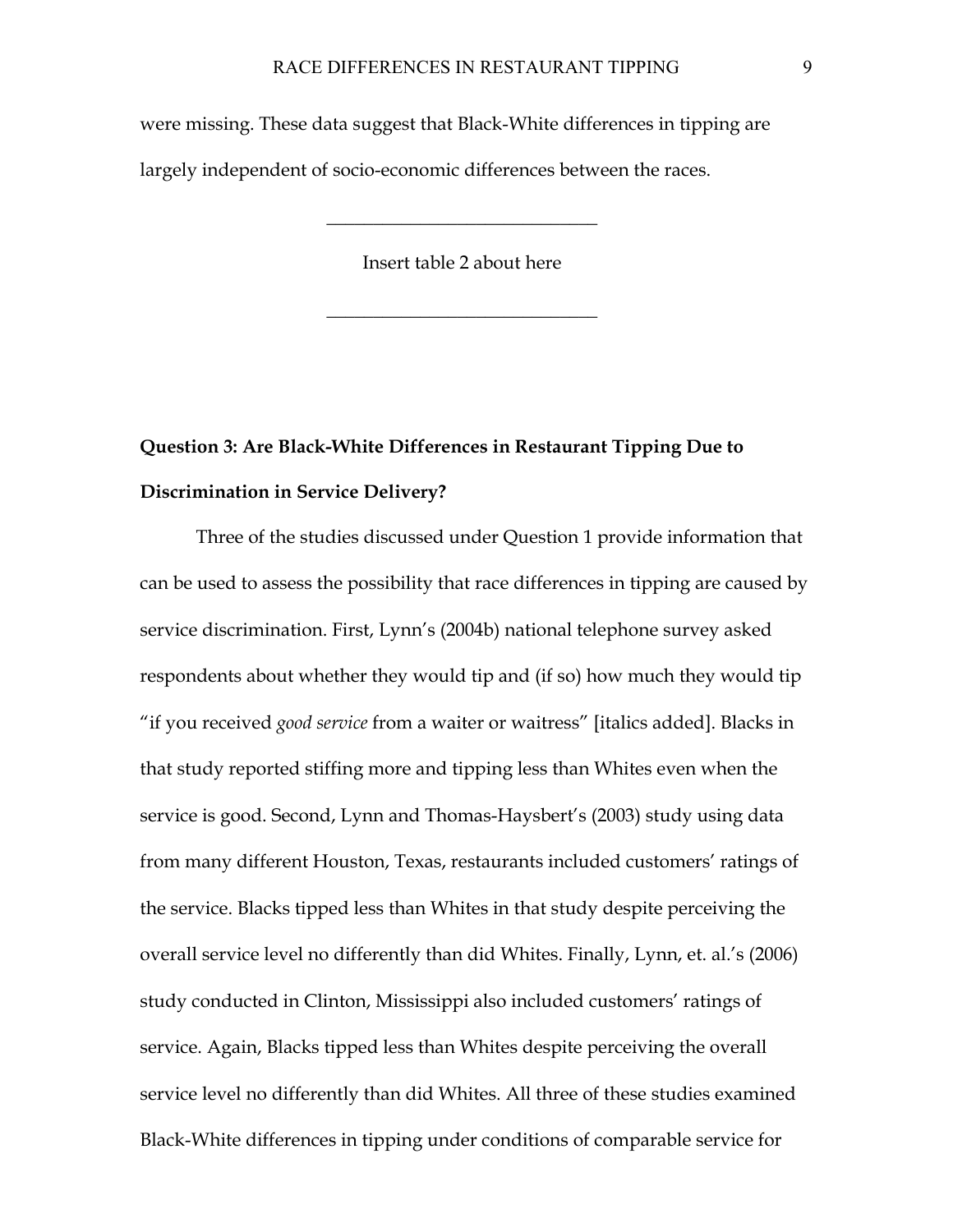Blacks and Whites, and all three studies produced sizable race differences in tipping (as noted in Question 1). These findings do not mean that service discrimination never occurs or that service discrimination never contributes to ethnic differences in tipping. However, the findings do suggest that service discrimination is not the primary cause of Black-White differences in tipping. The findings also indicate that simply delivering comparable levels of service to Black and White customers will not result in comparable tips from the two groups.

### **Question 4: Do Blacks Leave Smaller Tips for Black Servers as well as White Servers?**

 Two studies have examined the possibility that race differences in tipping vary with the race of the server (Lynn, et. al. 2005; Willis, 2003). In both studies, the interaction of customer and server race was not significant. Black-White differences in tipping were evident for both Black and White servers (see Table 3). These were relatively small studies (with sample sizes of 140 or less) involving only one restaurant each, so it is premature to make broad generalizations about the interaction of customer and server race on tipping. However, these studies are consistent with a larger study of taxicab tipping (sample size of 1,066) that found Blacks tipped less than Whites regardless of whether the cabdriver was White or Black (Ayres, Vars, & Zakariya, 2005). The results are also consistent with a national survey asking people if they would tip more, less, or the same amount if their server was a racial minority. Only nine percent of Black respondents said they would tip more, and 4.1 percent said they would tip less (Paul, 2001). More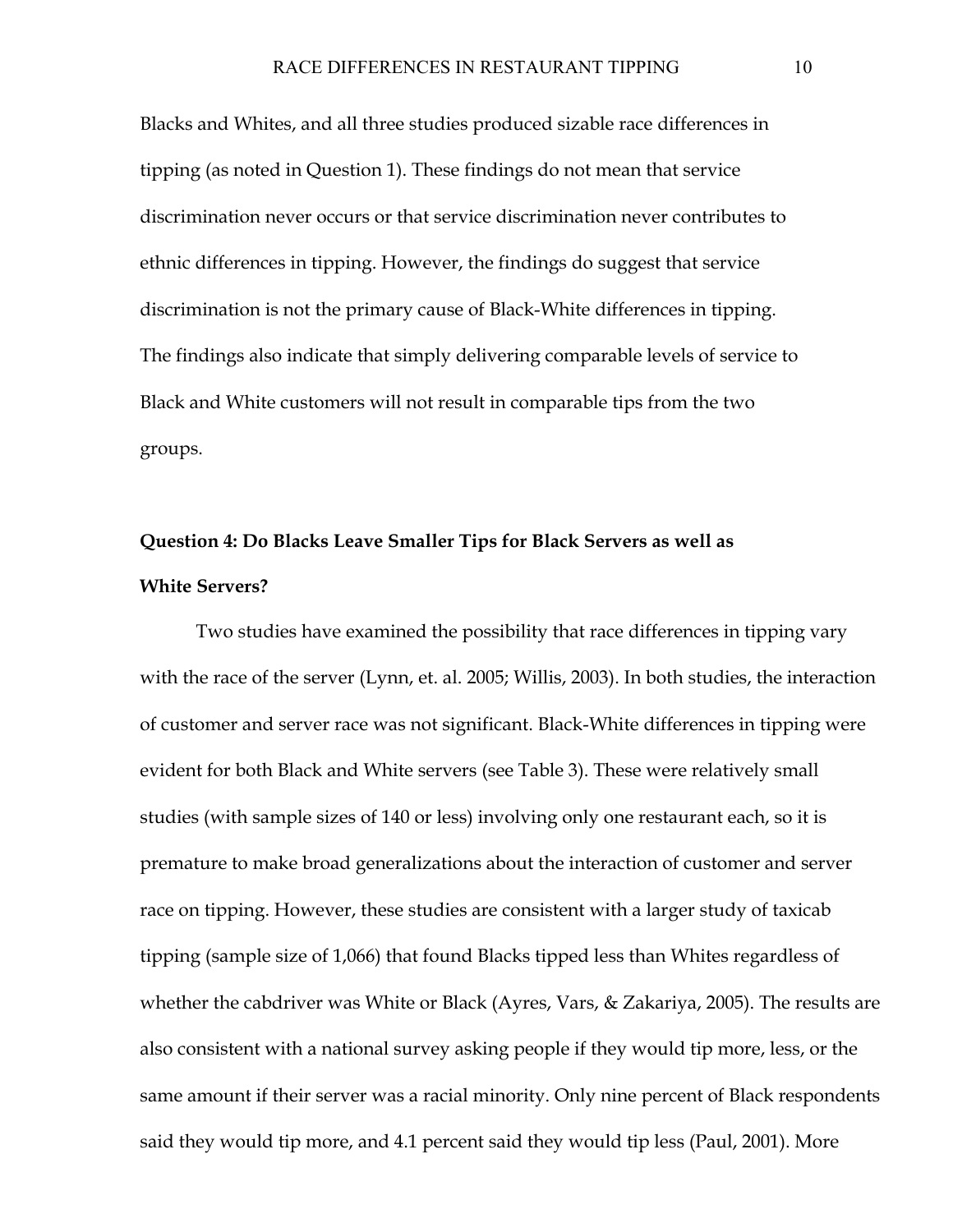research is needed on this issue, but the available evidence supports the idea that Blacks under-tip both Black and White servers.

Insert table 3 about here

 $\frac{1}{2}$  ,  $\frac{1}{2}$  ,  $\frac{1}{2}$  ,  $\frac{1}{2}$  ,  $\frac{1}{2}$  ,  $\frac{1}{2}$  ,  $\frac{1}{2}$  ,  $\frac{1}{2}$  ,  $\frac{1}{2}$  ,  $\frac{1}{2}$  ,  $\frac{1}{2}$  ,  $\frac{1}{2}$  ,  $\frac{1}{2}$  ,  $\frac{1}{2}$  ,  $\frac{1}{2}$  ,  $\frac{1}{2}$  ,  $\frac{1}{2}$  ,  $\frac{1}{2}$  ,  $\frac{1$ 

 $\frac{1}{2}$  ,  $\frac{1}{2}$  ,  $\frac{1}{2}$  ,  $\frac{1}{2}$  ,  $\frac{1}{2}$  ,  $\frac{1}{2}$  ,  $\frac{1}{2}$  ,  $\frac{1}{2}$  ,  $\frac{1}{2}$  ,  $\frac{1}{2}$  ,  $\frac{1}{2}$  ,  $\frac{1}{2}$  ,  $\frac{1}{2}$  ,  $\frac{1}{2}$  ,  $\frac{1}{2}$  ,  $\frac{1}{2}$  ,  $\frac{1}{2}$  ,  $\frac{1}{2}$  ,  $\frac{1$ 

**Question 5: Do Blacks Know What the Tipping Norms or Expectations Are in U.S. Restaurants?** 

 One likely explanation for Black-White differences in tipping is that Blacks may be less familiar with the norm of a 15- to 20-percent tip than are Whites. Indeed, data from two national telephone surveys indicate that Blacks are less familiar than Whites with the 15- to 20-percent tipping norm (Lynn, 2004a; Lynn, 2006). One of these surveys asked respondents: "Thinking about tipping overall, not your own practices, how much is it customary for people in the United States to tip restaurant waiters and waitresses?" The other survey asked: "Thinking about restaurant tipping norms, how much are people in the United States expected to tip waiters and waitresses?" Responses to these open-ended questions were categorized by the interviewers and later recoded as:

- normative responses (an amount from 15 to 20 percent),
- small-percentage responses (amount less than 15 percent),
- large-percentage responses (amount more than 20 percent),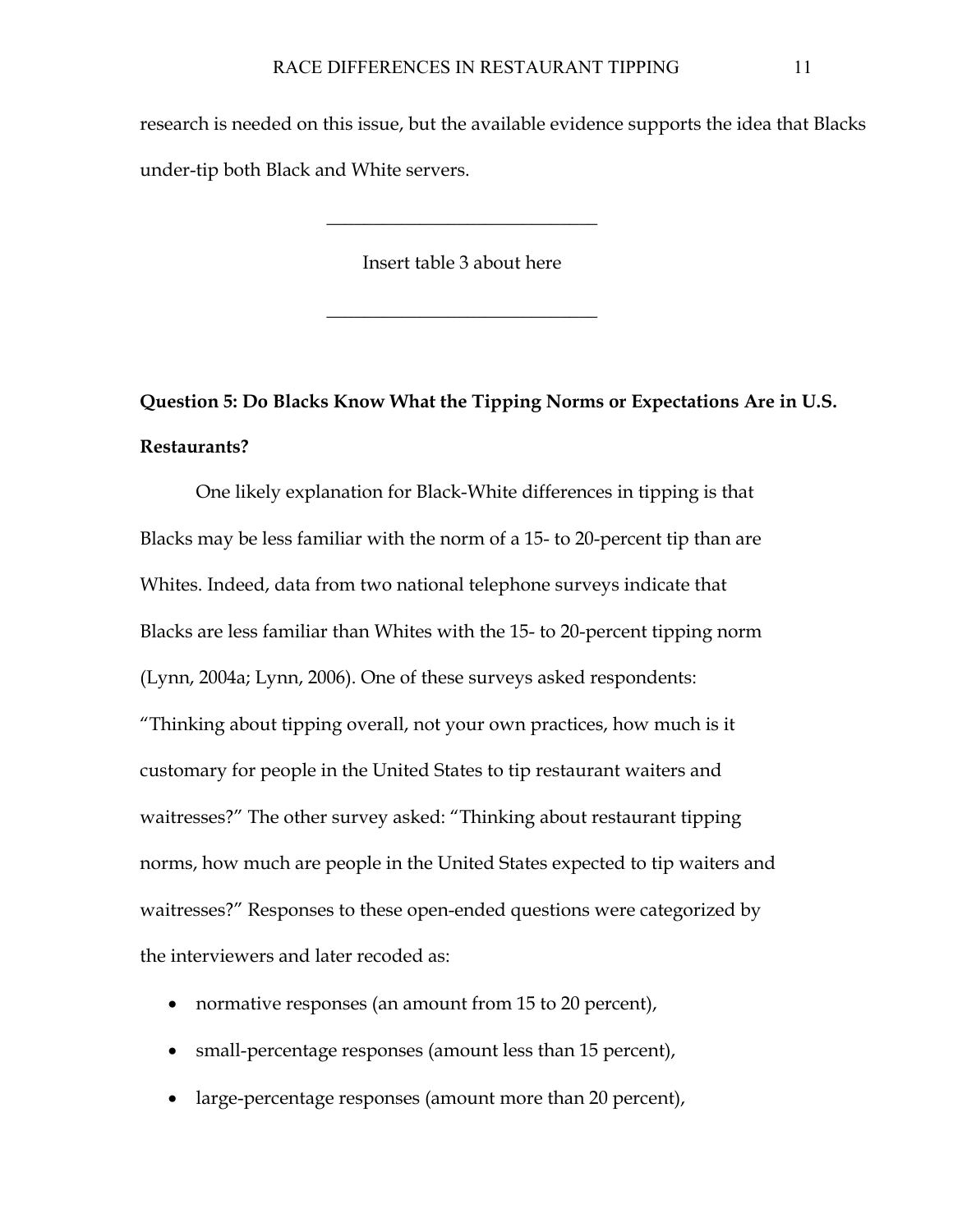- dollar responses (amount in dollars rather than percentages), or
- don't know.

 Since both surveys produced similar results, the data from the two surveys were combined and are presented in Table 4. Whites are roughly twice as likely as Blacks to know the 15- to 20-percent tipping norm. It is important to note that these data do not prove that the differences in tipping are due to familiarity with the restaurant tipping norm. However, research suggests that the 15- to 20-percent norm powerfully affects people's tipping behavior, and there can be little doubt that awareness of this norm is a necessary precondition for its effect on behavior. Thus, the data do provide support (albeit not definitive) for the norm-familiarity explanation of Black-White differences in tipping.

Insert table 4 about here

 $\frac{1}{2}$  ,  $\frac{1}{2}$  ,  $\frac{1}{2}$  ,  $\frac{1}{2}$  ,  $\frac{1}{2}$  ,  $\frac{1}{2}$  ,  $\frac{1}{2}$  ,  $\frac{1}{2}$  ,  $\frac{1}{2}$  ,  $\frac{1}{2}$  ,  $\frac{1}{2}$  ,  $\frac{1}{2}$  ,  $\frac{1}{2}$  ,  $\frac{1}{2}$  ,  $\frac{1}{2}$  ,  $\frac{1}{2}$  ,  $\frac{1}{2}$  ,  $\frac{1}{2}$  ,  $\frac{1$ 

 $\frac{1}{2}$  ,  $\frac{1}{2}$  ,  $\frac{1}{2}$  ,  $\frac{1}{2}$  ,  $\frac{1}{2}$  ,  $\frac{1}{2}$  ,  $\frac{1}{2}$  ,  $\frac{1}{2}$  ,  $\frac{1}{2}$  ,  $\frac{1}{2}$  ,  $\frac{1}{2}$  ,  $\frac{1}{2}$  ,  $\frac{1}{2}$  ,  $\frac{1}{2}$  ,  $\frac{1}{2}$  ,  $\frac{1}{2}$  ,  $\frac{1}{2}$  ,  $\frac{1}{2}$  ,  $\frac{1$ 

**Question 6: What Should Restaurant Managers Do about Race Differences in Tipping?** 

The high costs of servers' negative attitudes and behavior toward Black customers require restaurant managers to take some corrective action. One possibility is to monitor servers' treatment of Black customers and to let servers know that discriminatory behavior will result in termination of employment.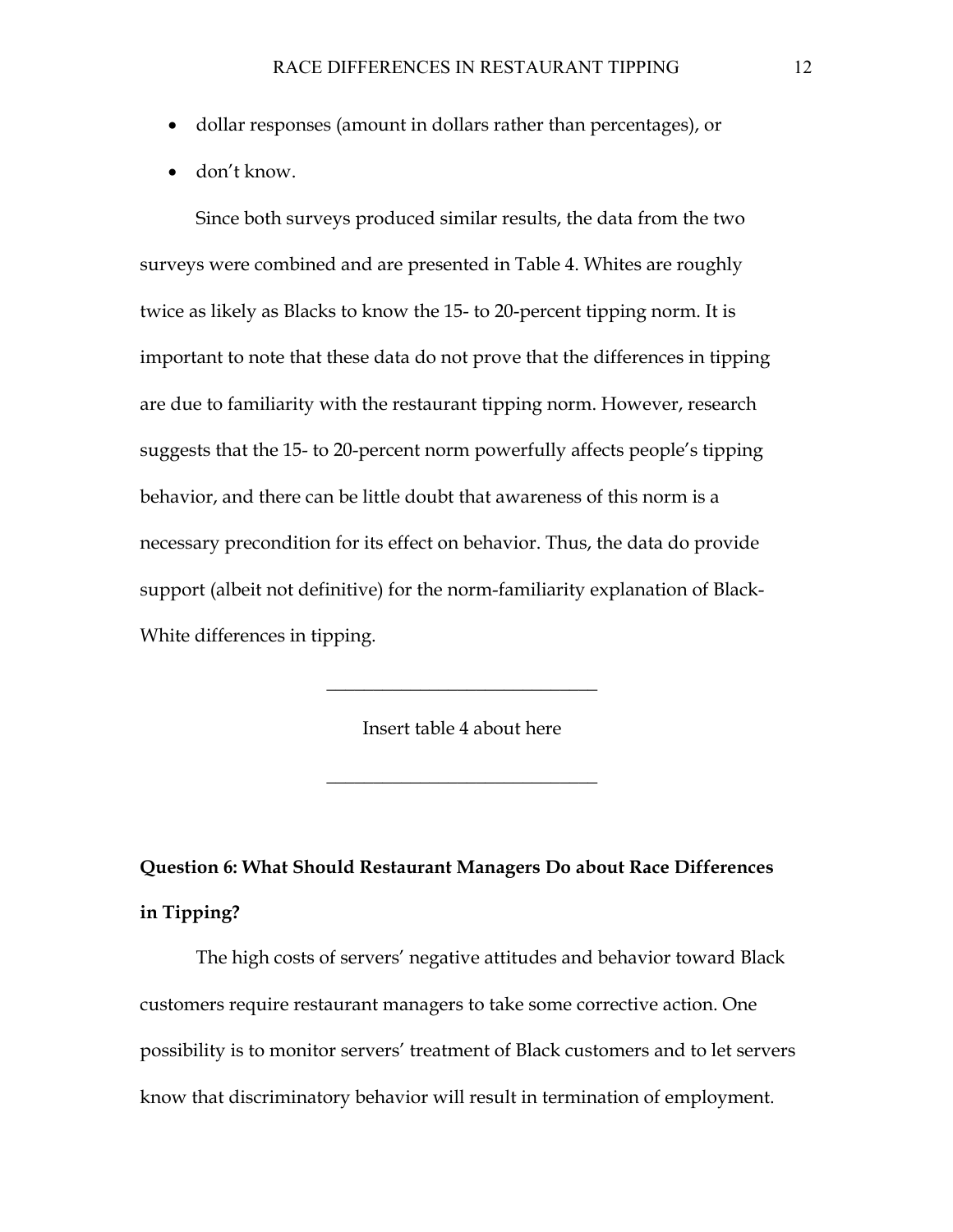This approach has been used effectively by Denny's Restaurants (Adamson, 1998). Unfortunately, such monitoring is costly and cannot be done for every server-customer interaction. Thus, it is at best an imperfect solution to the problem of service discrimination. Furthermore, monitoring does nothing to address turnover (and may exacerbate it).

A second option is to replace tipping with automatic service charges (Amer, 2002). However, surveys indicate that most U.S. consumers dislike automatic service charges (Cole, 1989; Edwards, 1988; Mills & Riehle, 1987). Furthermore, restaurant chains that impose automatic service charges in predominately Black communities but do not do so in White communities open themselves up to charges of racial discrimination.

A third option is to pay servers higher wages, so that they will not be so dependent on tips. This may help to reduce turnover caused by under-tipping customers, but it does nothing to ensure that servers treat Black customers the same as their higher tipping White customers. Moreover, paying higher wages results in increased labor costs that are difficult to pass on to consumers.

 To find lasting solutions to the problems posed by ethnic differences in tipping, restaurant managers must understand and address the underlying causes of those differences. The data reviewed in this report suggest that Black-White differences in tipping stem primarily from Blacks' relative unfamiliarity with the 15- to 20-percent restaurant tipping norm. This suggests that restaurant managers can reduce race differences in tipping by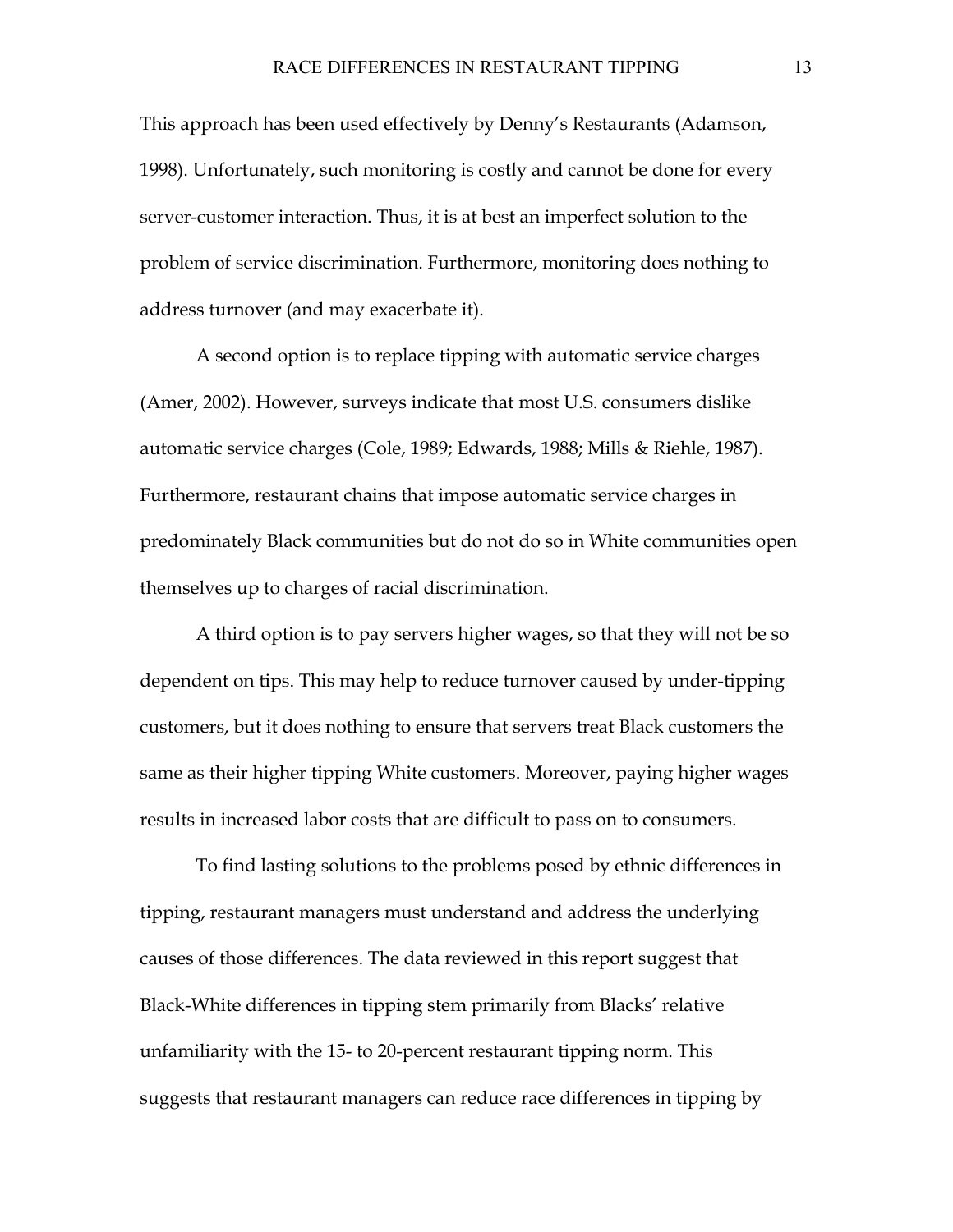informing their customers about that norm. Recently, many restaurants have started doing this by adding "suggested tips" to checks and credit-card slips (Fabricant, 2002; Hesser, 1999). Although one research study found that providing tipping guidelines had little effect on average tip size (Strohmetz & Rind, 2001), two executives at one restaurant chain have told me that they found this practice to be helpful. They observed an increase in tipping at their restaurants with largely Black clienteles when the managers included tipping guidelines and information about server compensation with the bills given to all customers. At minimum, this is an easy and inexpensive solution that restaurant managers should try.

Managers uncomfortable with making tipping suggestions to their customers could educate their customers about the 15- to 20-percent tipping norm by including the information in an entertaining and educational handout or table tent. For example, I have developed a quiz that customers can use to test their knowledge about tipping. Customers taking the quiz and checking their answers will learn about the restaurant tipping norm, how many people comply with it, and how much servers rely on tips for their income. (Note: A sample quiz is available free of charge as a Research Tool from the Center for Hospitality Research website.)

A final approach to educating Black customers about the 15- to 20-percent tipping norm is to work through local churches and other organizations within minority communities. Restaurant managers can meet with pastors and other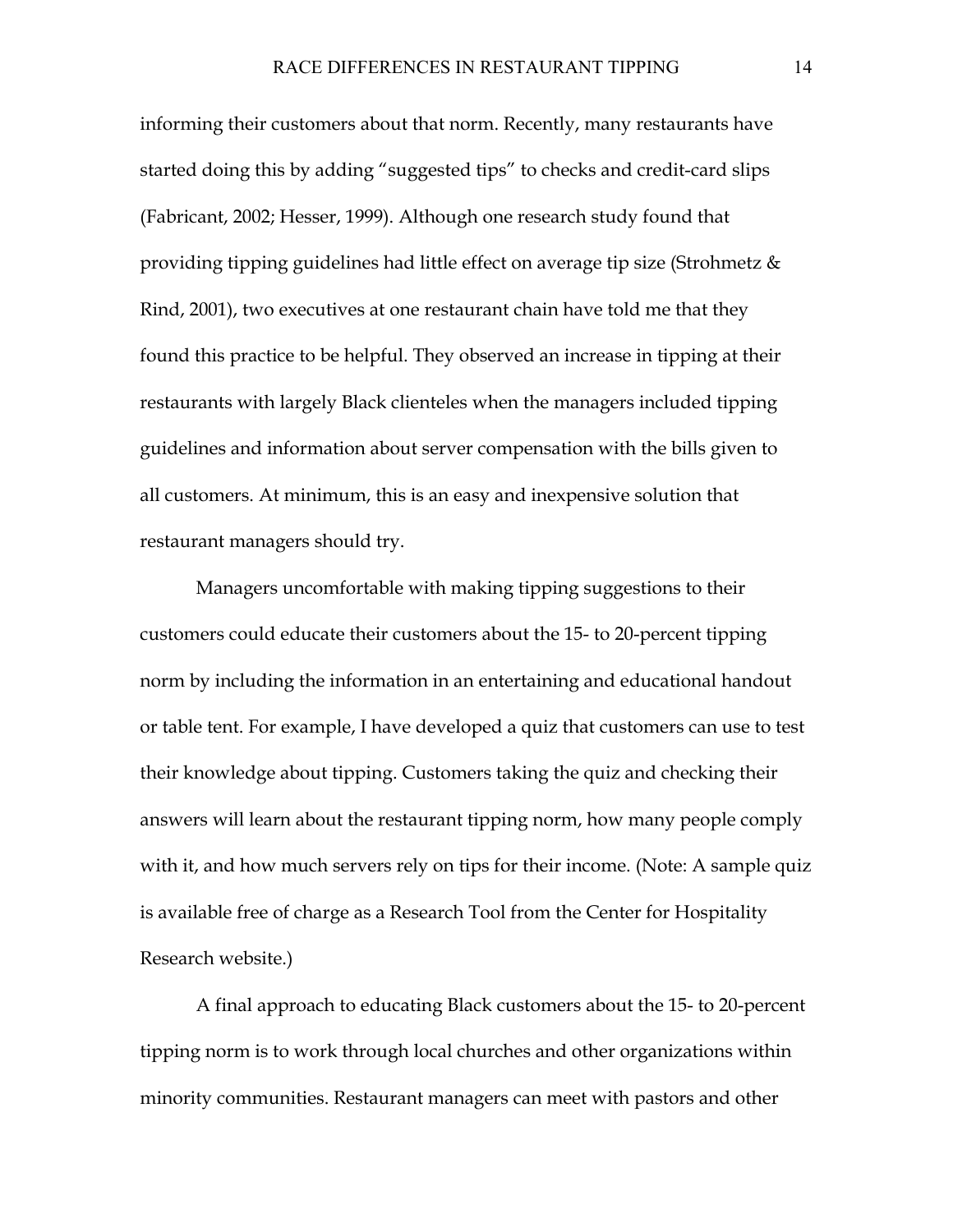community leaders to explain the importance of tips to server income, employee recruitment and retention, and restaurant viability. Then they can ask those leaders for help in educating the community about tipping norms. Those community leaders wanting to promote a vibrant local economy and to create or maintain restaurant dining options in their communities are likely to agree to help. For example, Rita Booker, who is co-chair of the Interfaith Action Communities Committee on Development Issues in Prince Georges County (Maryland), has expressed a willingness to foster discussion of appropriate tipping behavior in an effort to bring restaurants into her community (Wallace, 2001). One restaurant chain that has successfully used this approach is Outback Steakhouse. Sid Levy and Joseph Jackson at Outback Steakhouse met with community leaders like Booker and were able to foster a community discussion of tipping that resulted in near normative tipping levels at a new Outback Steakhouse restaurant in Prince Georges County. Thus, this is a tested solution that more restaurant managers should try.

## **Question 7: What Should Restaurant Industry Organizations Do about Race Differences in Tipping?**

Race differences in tipping may be reduced by a public-relations campaign promoting the 15- to 20-percent tipping norm. Such a campaign should make use of what is known about social norms and their effects on behavior. In general, social scientists have found that people comply with social norms more when they are aware of the norm, internalize (or personally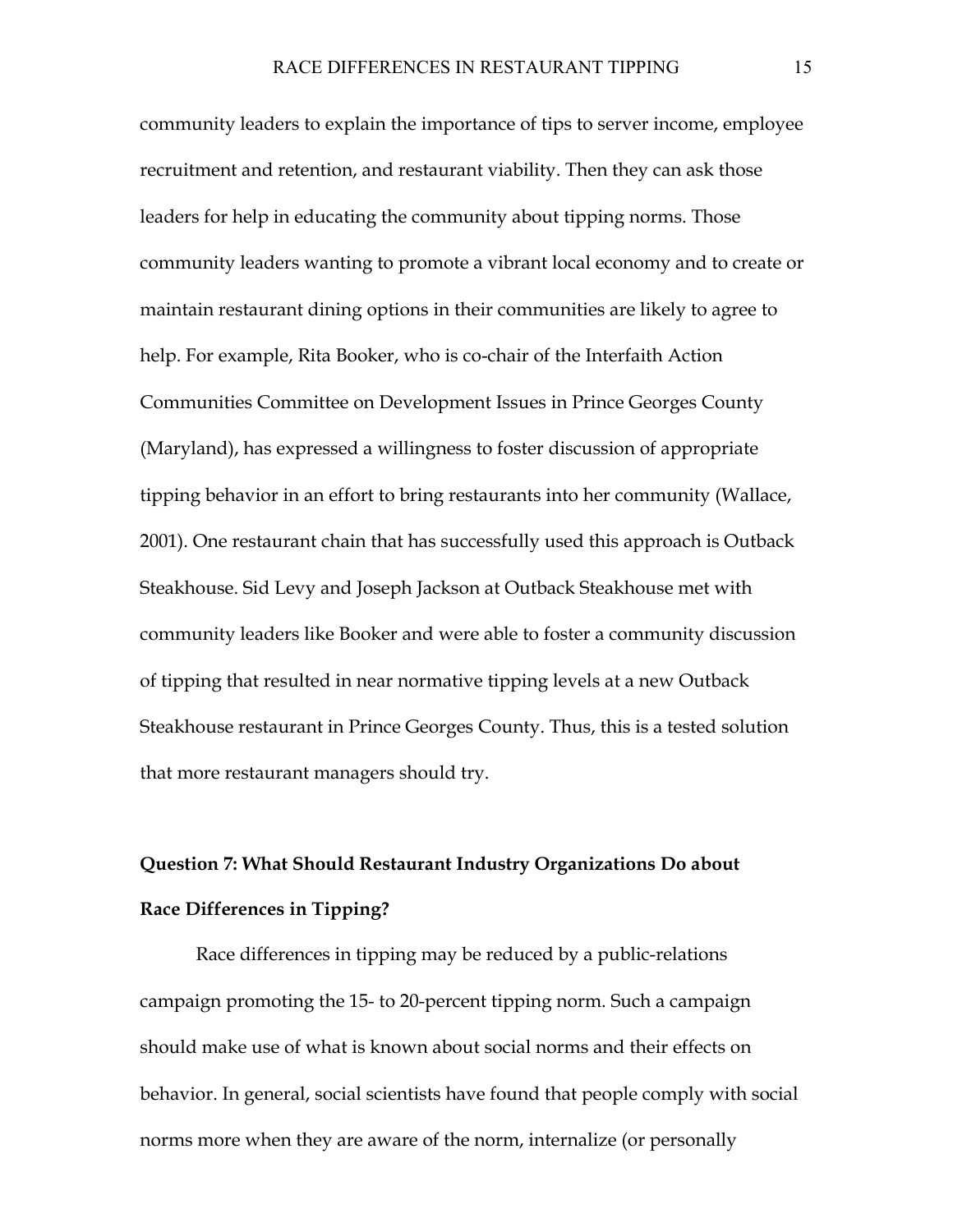subscribe to) the norm, believe that others comply with the norm, and also believe that the approval of significant others depends on norm compliance (Cialdini & Trost, 1998). Thus, public-relations campaigns to promote compliance with the restaurant-tipping norm should strive to accomplish the following:

- inform customers that a tip amounting to 15 to 20 percent of the bill is customary and expected;
- remind customers of the norm at the time they must make tipping decisions;
- explain why tipping 15 to 20 percent is important;
- convince customers that most other customers tip 15 to 20 percent; and
- increase the social approval (or disapproval) customers feel when leaving good (or bad) tips.

In the process of striving to accomplish these goals, the campaign should avoid labeling any group of people as poor tippers, because that undermines the social pressure members of that group would feel to comply with tipping norms.

 The campaign should address all ethnic groups, because approximately one-third of the Whites are also unfamiliar with the norm. In my opinion, the National Restaurant Association (NRA) should take the lead in developing, soliciting funding for, and running such a campaign because it is the largest, best-known industry organization and because such a campaign is consistent with its stated mission to "represent, educate, and promote" the restaurant industry. Thus far, the NRA has refused to get involved with the issue of race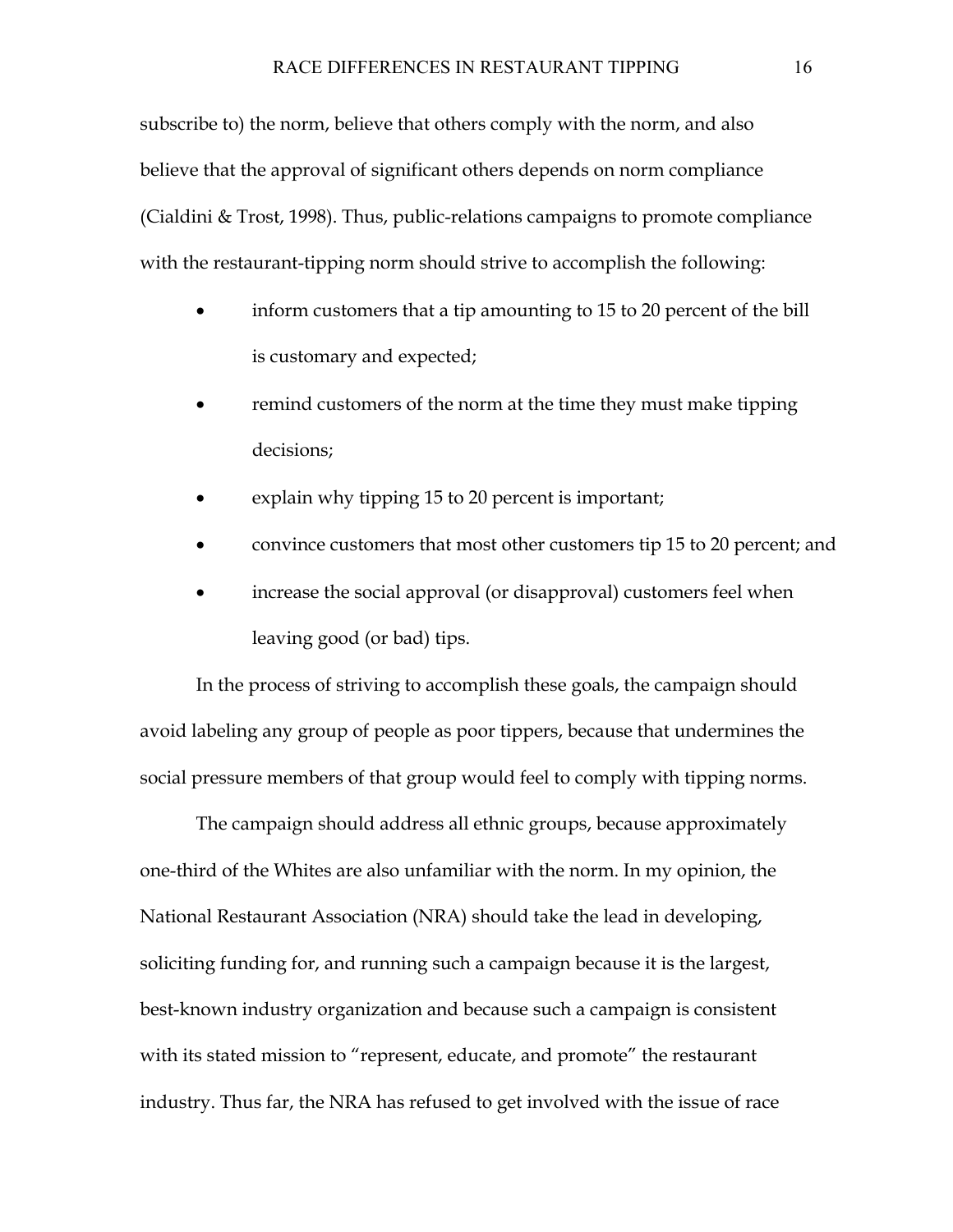differences in tipping. Given the political sensitivity of the issue, that reluctance is understandable. However, a broad-based campaign promoting the restaurant tipping norm to all customers need not make any reference to race differences in tipping, so there is no good reason for the NRA to avoid this service to the industry.

Although a broad campaign promoting the 15- to 20-percent tipping norm to all consumers would be helpful, a separate campaign concentrated in communities with a particularly low knowledge and acceptance of the norm might also prove useful. For example, a campaign specifically targeting Blacks could use appeals, models, and media that would probably be more effective than those used in a campaign geared toward a general audience. In my opinion, the Multicultural Foodservice and Hospitality Alliance (MFHA) should take the lead in developing, soliciting funding, and running such a campaign because it has the necessary sensitivity to minority concerns and because such a campaign is consistent with its vision of being "the number-one industry resource and facilitator for achieving the economic benefits of multiculturalism in the areas of human resources, training, marketing, community relations, and supplier diversity." Fortunately, the MFHA has stepped up to the plate on this issue by devoting a session to discussions of race differences in tipping at each of their last two national conventions. In addition, MFHA President Gerry Fernandez is pursuing funding for more research on the issue and for a public relations campaign to educate minorities about tipping. Those efforts should be continued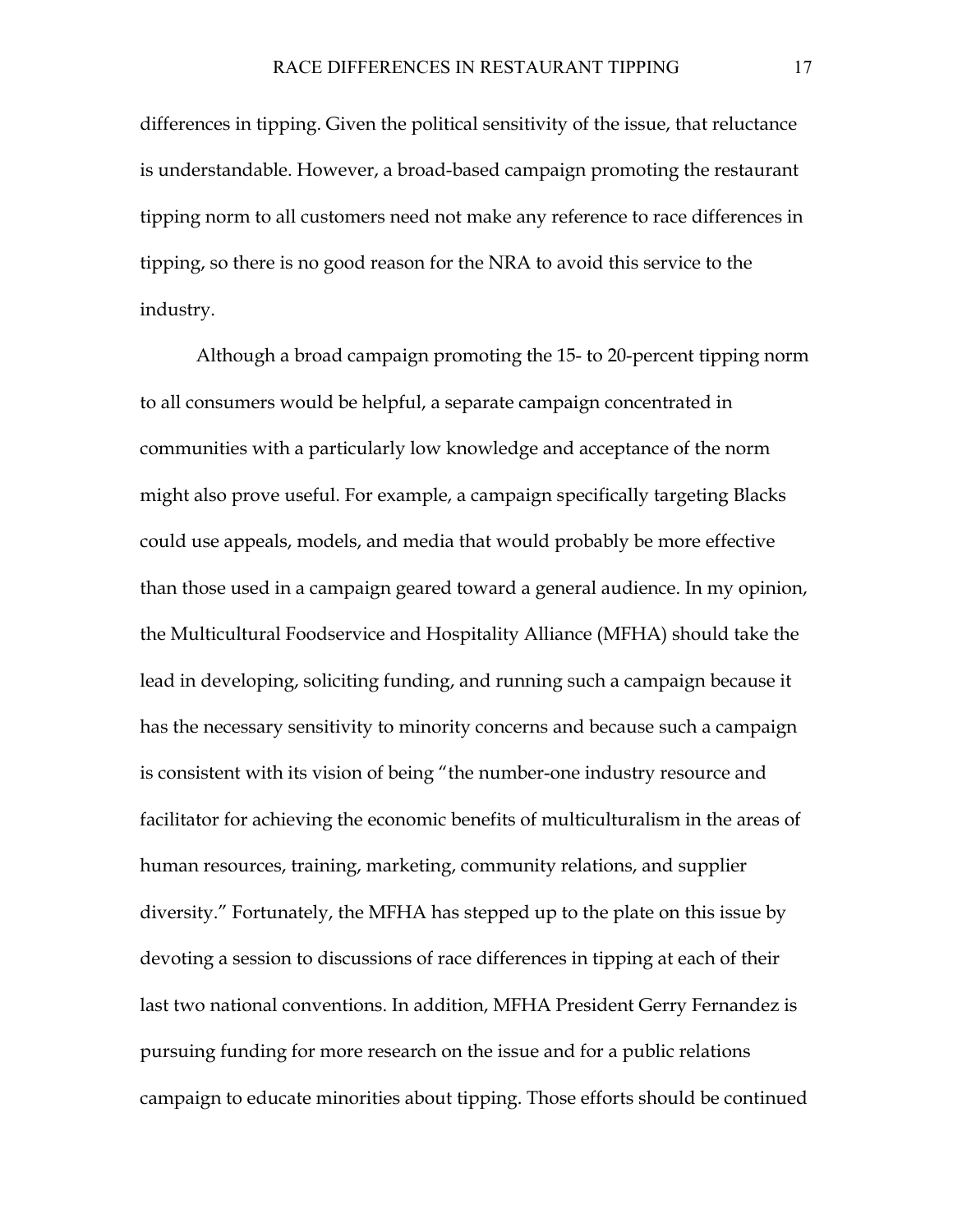by the MFHA and should be applauded and supported by the rest of the industry.

## **Question 8: What Should Restaurant Chains Do About Race Differences in Tipping?**

 Restaurant chains can do a number of things about race differences in tipping. First, restaurant chains can encourage their managers to try one or more of the educational efforts described under Question 7. It will be far easier for managers to try these things if they know their efforts are supported by their immediate bosses and other corporate executives.

 Second, restaurant chains can hire more Blacks and other racial minorities in front-of-house positions. Currently, the industry tends to put minority employees in the back of the house (see Kharbana & Ritchie, 2005). This undermines efforts to educate minority groups about tipping because many people learn about tipping from working for tips or from friends and family members who work for tips. By hiring more Blacks and other minorities in front-of-house positions, restaurant chains can simultaneously educate many individual members of those groups about tipping and provide those individuals with an incentive to educate their acquaintances, friends, and family members about tipping.

 Third, restaurant chains can provide financial support to the NRA and MFHA for the multimedia promotional campaigns described under Question 8. As I indicated above, donations to a campaign run by the NRA targeting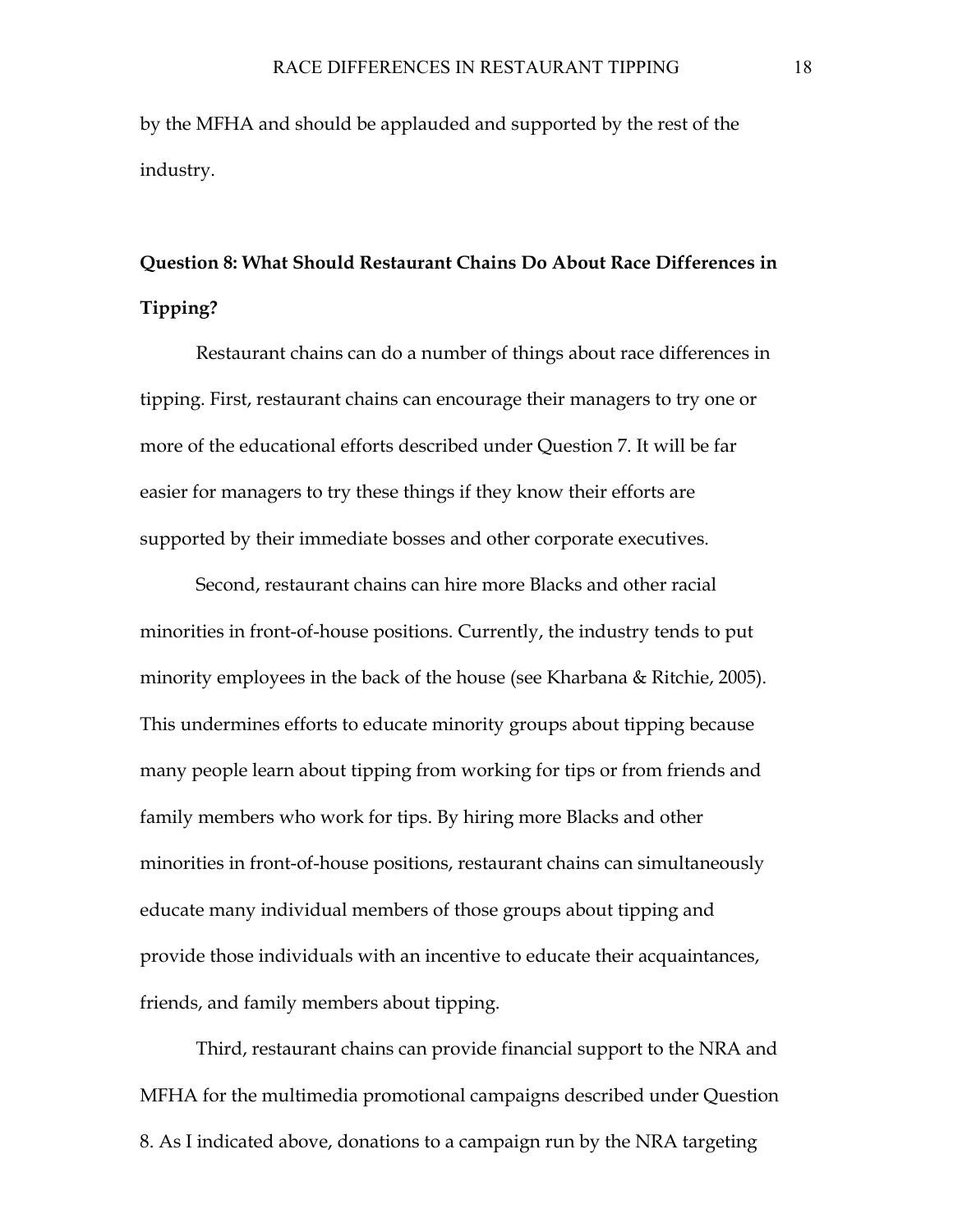the general public need have no reference to race differences in tipping, and donations to a campaign run by the MFHA targeting Blacks can either be made anonymously or be accurately labeled as support for the organization's general activities.

 Finally, restaurant chains can support more research on race differences. Additional research is clearly needed to:

- study the tipping behaviors of Asians and Hispanics,
- learn about race differences in service expectations and desires, and
- test the effectiveness of proposed solutions to Black-White differences in tipping such as those discussed under Question 7.

Perhaps the most important support restaurant chains can provide is access to data. Researchers studying the issues described above need to collect data at restaurants with ethnically diverse employees and customers. Restaurant chain executives can help researchers identify appropriate restaurants and gain the cooperation of those restaurants' management and staff. This support can be provided on the condition that the researchers keep the identity of the restaurants studied confidential.

#### **Conclusion**

Although this report supports the existence of race differences in tipping, it is not intended to promote negative racial attitudes. On the contrary, I hope that it ultimately promotes harmonious race relations by providing relevant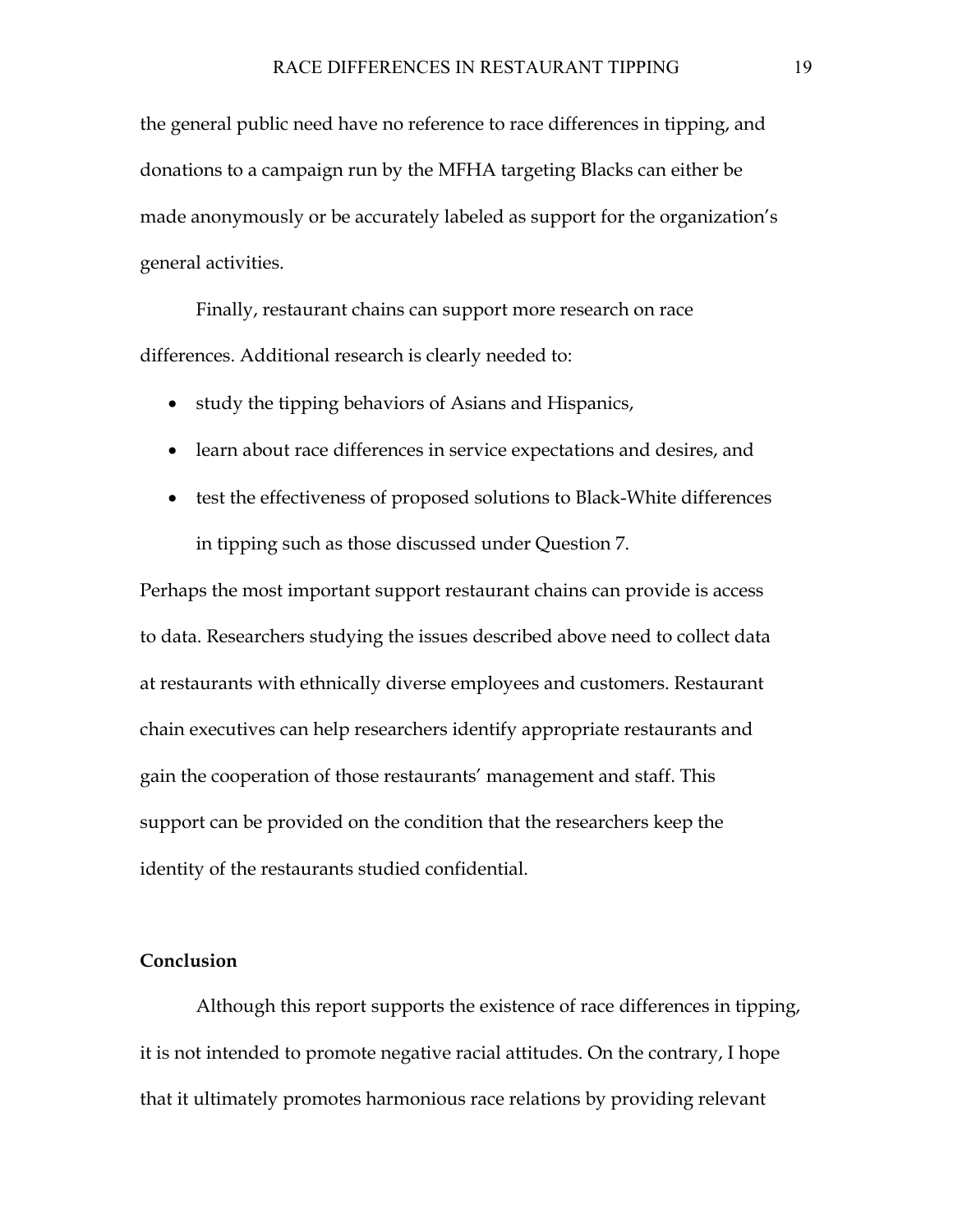information. Given the research findings that Blacks tip less than Whites, it is naive to believe that the resulting stereotypes, prejudices, and discriminatory behavior will disappear if the industry simply pretends that race differences in tipping do not exist. In fact, failing to acknowledge and address this sensitive issue will only perpetuate a status quo that harms restaurants and customers alike by encouraging restaurant servers to discriminate in service delivery (Lynn, 2004a) and discouraging restaurant operators from opening restaurants in predominately Black communities (Wallace, 2001). The information in this report makes denial and inaction more difficult. It also points to a way of resolving racial strife over tipping. The finding that Blacks are less familiar that Whites with tipping norms suggests that the Black-White differences in tipping, along with their attendant problems, can be significantly reduced by making *all* customers aware of tipping norms. It is time that the restaurant industry steps up to this educational challenge.

#### **REFERENCES**

Adamson, J. (1998). The Denny's discrimination story – and ways to avoid it in your operation. *Nation's Restaurant News*, October 5, 40.

Amer, S. (2002). Minority report. *Restaurant Business*, November 15, 27-38.

- Ayres, I., Vars, F. & Zakariya, N. (2005). To insure prejudice: racial disparities in taxicab tipping. *Yale Law Journal*, *114*, 1613-1674.
- Caudill, D. (2004). Restaurant servers' viewpoints towards consumers' tipping behavior: An empirical analysis. Unpublished manuscript, Bluefield State College, West Virginia.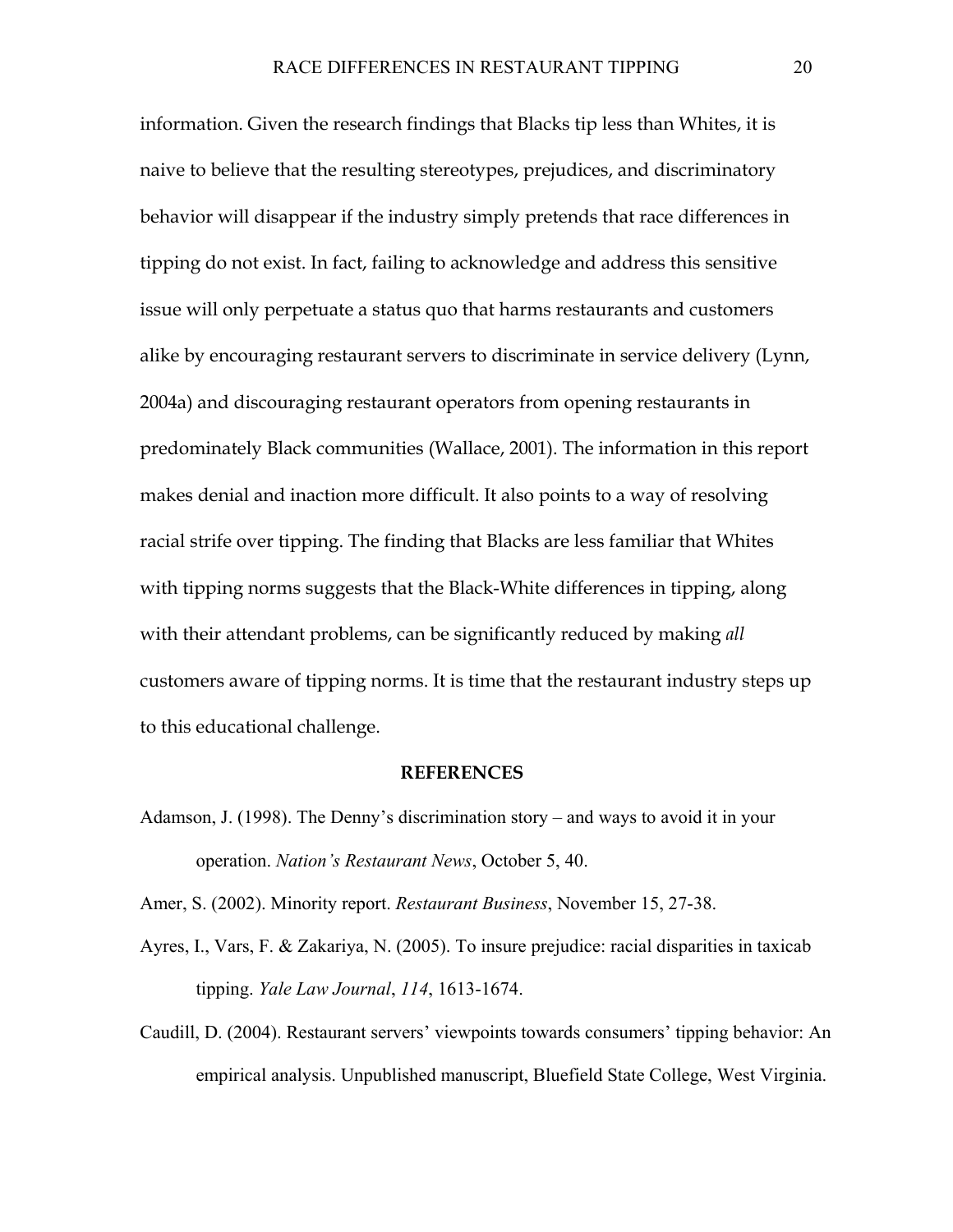Cialdini, R. and Trost, M. (1998). Social influence: Social norms, conformity and compliance. In D.G.S. Fiske and G. Lindzey (Eds), *The Handbook of Social Psychology*, 4th edition, Vol. 2, pp. 151-192, Boston: McGraw Hill.

Cole, W. (1989). Leaving tips. *Time*, February 27, 54.

- Edwards, J. (1988). NRN survey: Tips beat service charges 5-to-1. *Nation's Restaurant News*, 22 (July 4), 1, 84.
- Fabricant, F. (2002). tips past the tipping point. *New York Times*, September 25, F1.
- Hesser, A. (1999). At tip time, restaurants do the math. *New York Times*, April 7, F1.
- Kharbana, R. and Ritchie, A. (2005). Behind the kitchen door: Pervasive inequality in New York City's thriving restaurant industry. Report by the Restaurant Opportunities Center of New York and the New York Restaurant Industry Coalition.
- Leodoro, G. and Lynn, M. (2006). The effect of server posture on the tips of Whites and Blacks. *Journal of Applied Social Psychology*, forthcoming.
- Lynn, M. (2004a). Ethnic differences in tipping: A matter of familiarity with tipping norms. *Cornell Hotel and Restaurant Administration Quarterly, 45*, 12-22.
- Lynn, M. (2004b). Black-White differences in tipping various service providers. *Journal of Applied Social Psychology*, 34(11), 2261-2271.
- Lynn, M. (2005). Servers' perceptions of who are good and poor tippers. Unpublished manuscript, Cornell University, Ithaca, New York.
- Lynn, M. (2006). Geo-demographic differences in knowledge about the restaurant tipping norm. *Journal of Applied Social Psychology*, 36(3), 740-750.
- Lynn, M., Ganley, C., Adams, E., Douglas, M. & McNeal, J. (2005). Does seller race affect consumer behavior? Evidence for racial discrimination among restaurant patrons.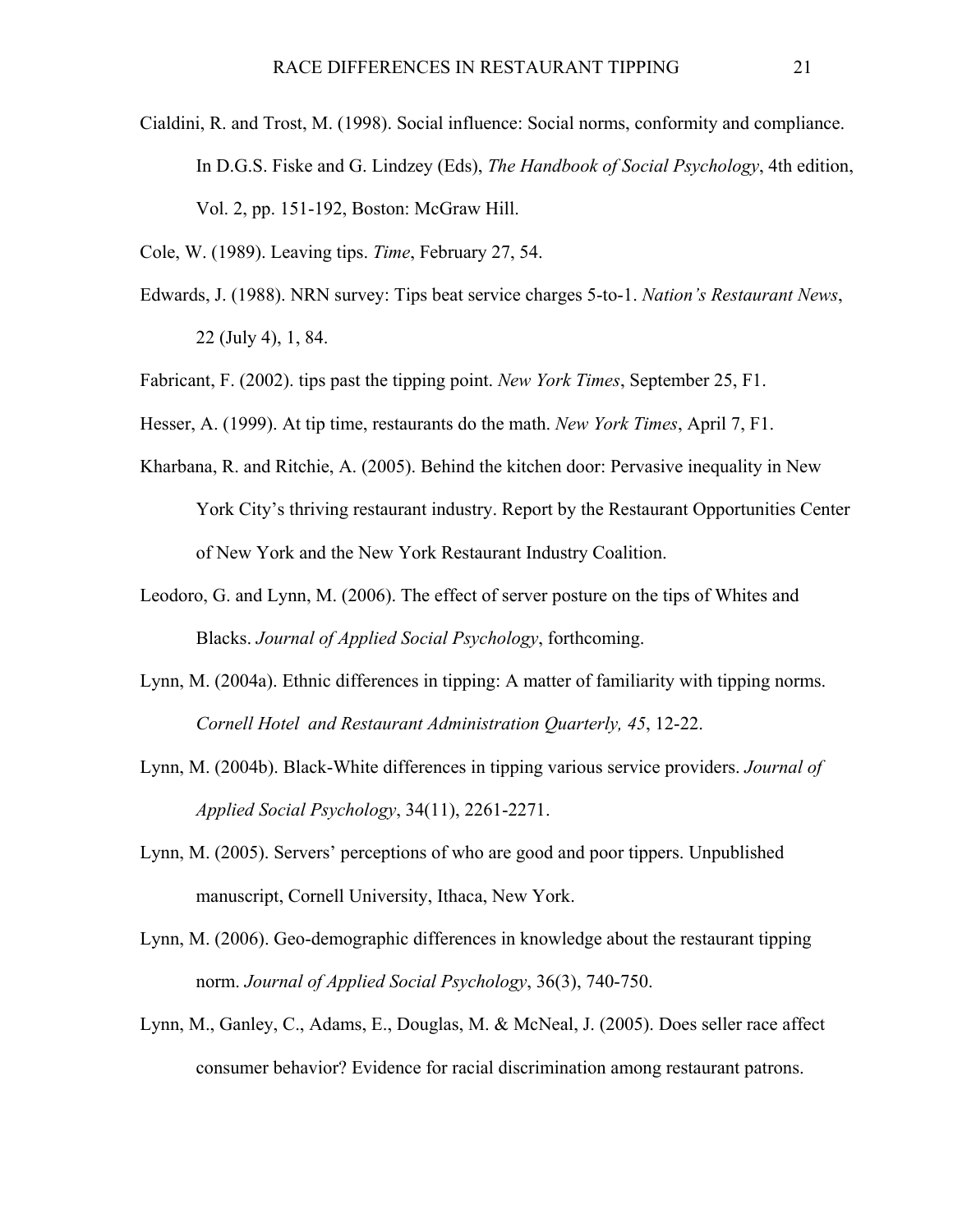Working paper # 03-01-05, Center for Hospitality Research, Cornell University, available online at < http://www.hotelschool.cornell.edu/chr/research/working/>.

- Lynn, M. & Thomas-Haysbert, C. (2003). Ethnic differences in tipping: Evidence, explanations and implications. *Journal of Applied Social Psychology, 33*, 1747-1772.
- Mills, S. and Riehle, H. (1987). What customers think about tips versus service charges. *Restaurants USA*, October, 20-22.
- Noll, E. & Arnold, S. (2004). Racial differences in restaurant tipping: Evidence form the field. *Cornell Hotel and Restaurant Administration Quarterly, 45*, 23-29.
- Paul, P. (2001). The tricky topic of tipping. *American Demographics*, May, 1011.
- Strohmetz, D. and Rind, B. (2001). The impact of tipping recommendations on tip levels. *Cornell Hotel and Restaurant Administration Quarterly*, 42 (June), 71-73.
- Thomas-Haysbert, C. (2002). The effects of race, education and income on tipping behavior. *Journal of Foodservice Business Research*, 5(2), 47-60.
- Wallace, L. (2001). The restaurant tipping dilemma: Racial fears vs profits. DiversityInc.com.

Willis, N. (2003). Discovering research in a restaurant. *Perspectives on Social Work, 1*, 6-11.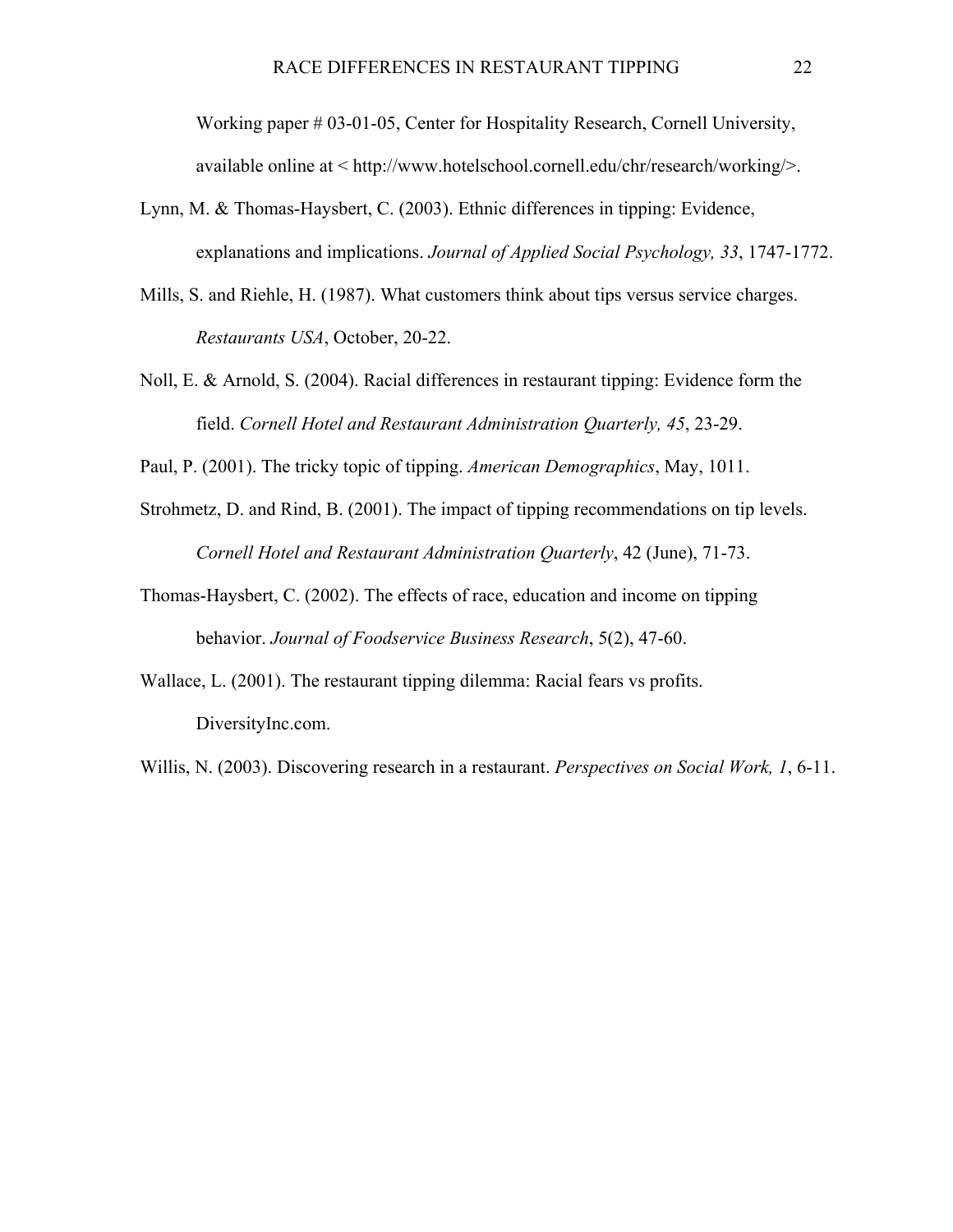Summary of studies collecting data on Black-White differences in tipping at the restaurants where tipping was done.

| Authors/Year         | Location      | Source of Data | Average Tip Percentage and Sample |                   | P-value <sup>a</sup> |
|----------------------|---------------|----------------|-----------------------------------|-------------------|----------------------|
|                      |               | <b>Size</b>    |                                   |                   |                      |
|                      |               |                | <b>Blacks</b>                     | Whites            |                      |
| Lynn &               | Houston, TX   | Server Records | 13.0%                             | 16.6%             | .0001                |
| Thomas-              |               | & Customer     | $(n = 94)$                        | $(n = 1,481)$     |                      |
| Haysbert (2003)      |               | Surveys        |                                   |                   |                      |
| <b>Willis</b> (2003) | Los Angeles,  | Server Records | 10.9%                             | 17.2%             | .001                 |
|                      | CA            |                | (n not available)                 | (n not available) |                      |
| Noll & Arnold        | Duval Co., FL | Server Records | 12.0%                             | 16.8%             | .001                 |
| (2004)               |               |                | $(n = 25)$                        | $(n = 107)$       |                      |
| Leodoro &            | Lisle, IL     | Server Records | 12.3%                             | 19.4%             | .001                 |
| Lynn (2005)          |               |                | $(n = 128)$                       | $(n = 172)$       |                      |
| Lynn, et. al.        | Clinton, MS   | Customer       | 14.7%                             | 19.3%             | .02                  |
| (2005)               |               | Surveys        | $(n = 26)$                        | $(n = 114)$       |                      |

<sup>a</sup> This is the probability of getting a Black-White difference as large as the one shown by chance.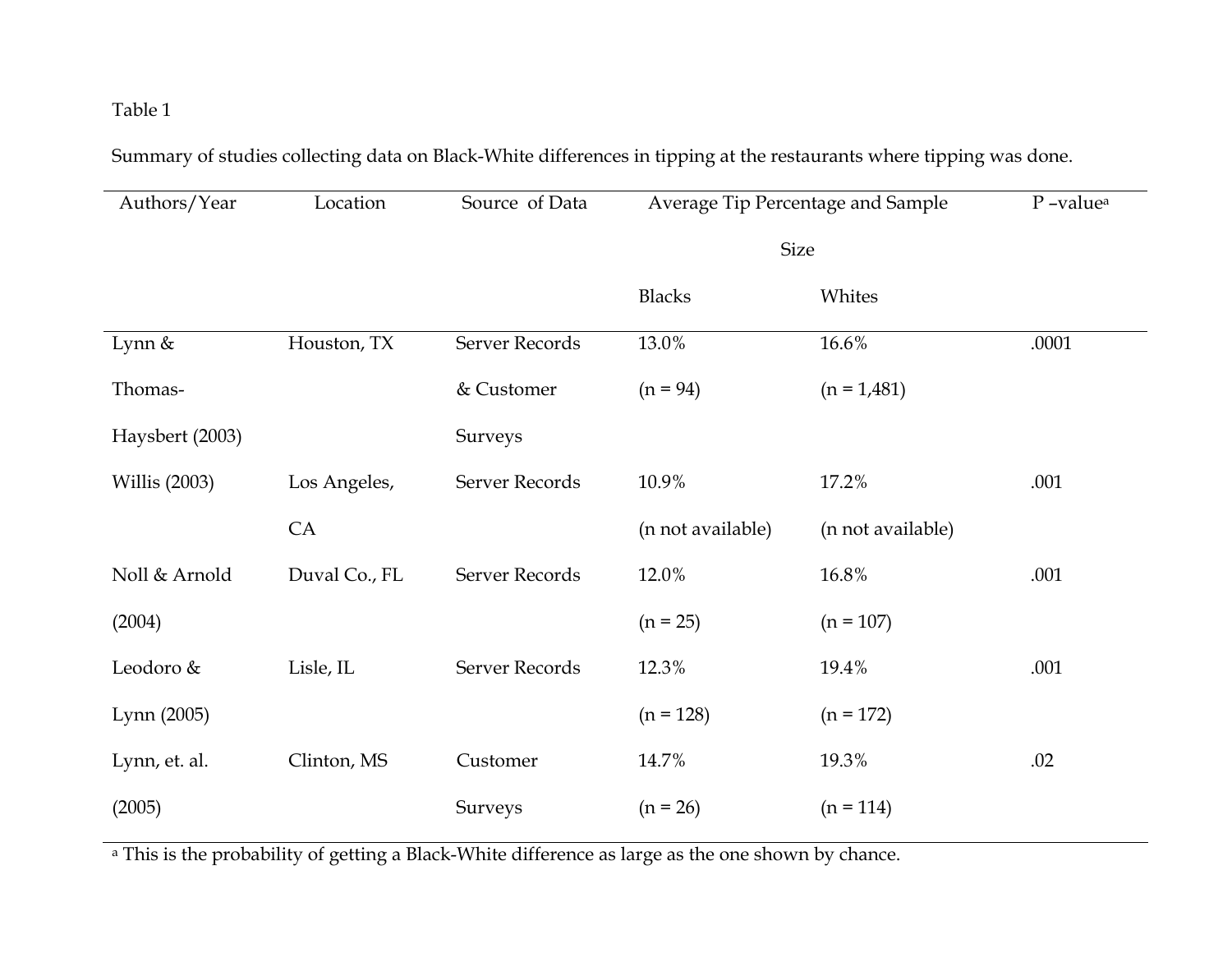Black-White differences in tipping before and after controlling for education, income, gender, age, household size and metro vs. non-metro residence in Lynn (2004b).

| Black-White Difference in:     | <b>Before Statistical</b> | After Statistical |
|--------------------------------|---------------------------|-------------------|
|                                | Controls                  | Controls          |
| Probability of Stiffing Server | $.04*$                    | $.05***$          |
| Probability of Flat Tipping    | $.30**$                   | $.26**$           |
| Average Percentage Tip         | $-3.33**$                 | $-3.5**$          |

\* difference would occur by chance no more than 1 time in 10

\*\* difference would occur by chance no more than 1 time in 100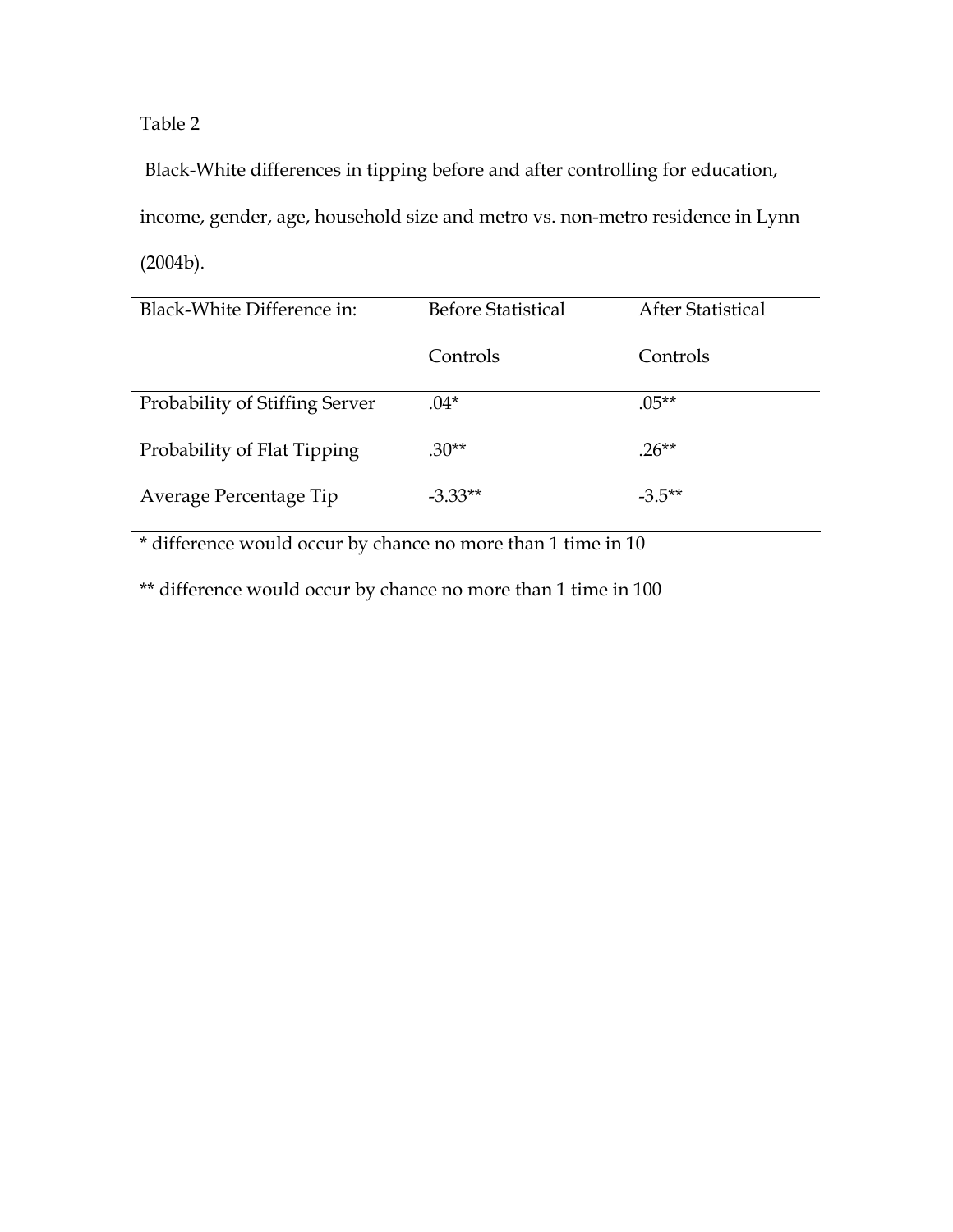Average tip percentage by race of customer and race of server.

| <b>Black Server</b>         | <b>White Server</b> |  |  |  |  |
|-----------------------------|---------------------|--|--|--|--|
|                             |                     |  |  |  |  |
| 10.4%                       | 11.3%               |  |  |  |  |
| 18.3%                       | 16.0%               |  |  |  |  |
|                             |                     |  |  |  |  |
| <u>Lynn, et. al. (2005)</u> |                     |  |  |  |  |
| $13.0\%$ (n = 10)           | $16.3\%$ (n = 16)   |  |  |  |  |
| $17.5\%$ (n = 34)           | $21.1\%$ (n = 80)   |  |  |  |  |
|                             |                     |  |  |  |  |

\*Note: Sample sizes in each cell of the Willis (2003) study are not known because they were not reported.